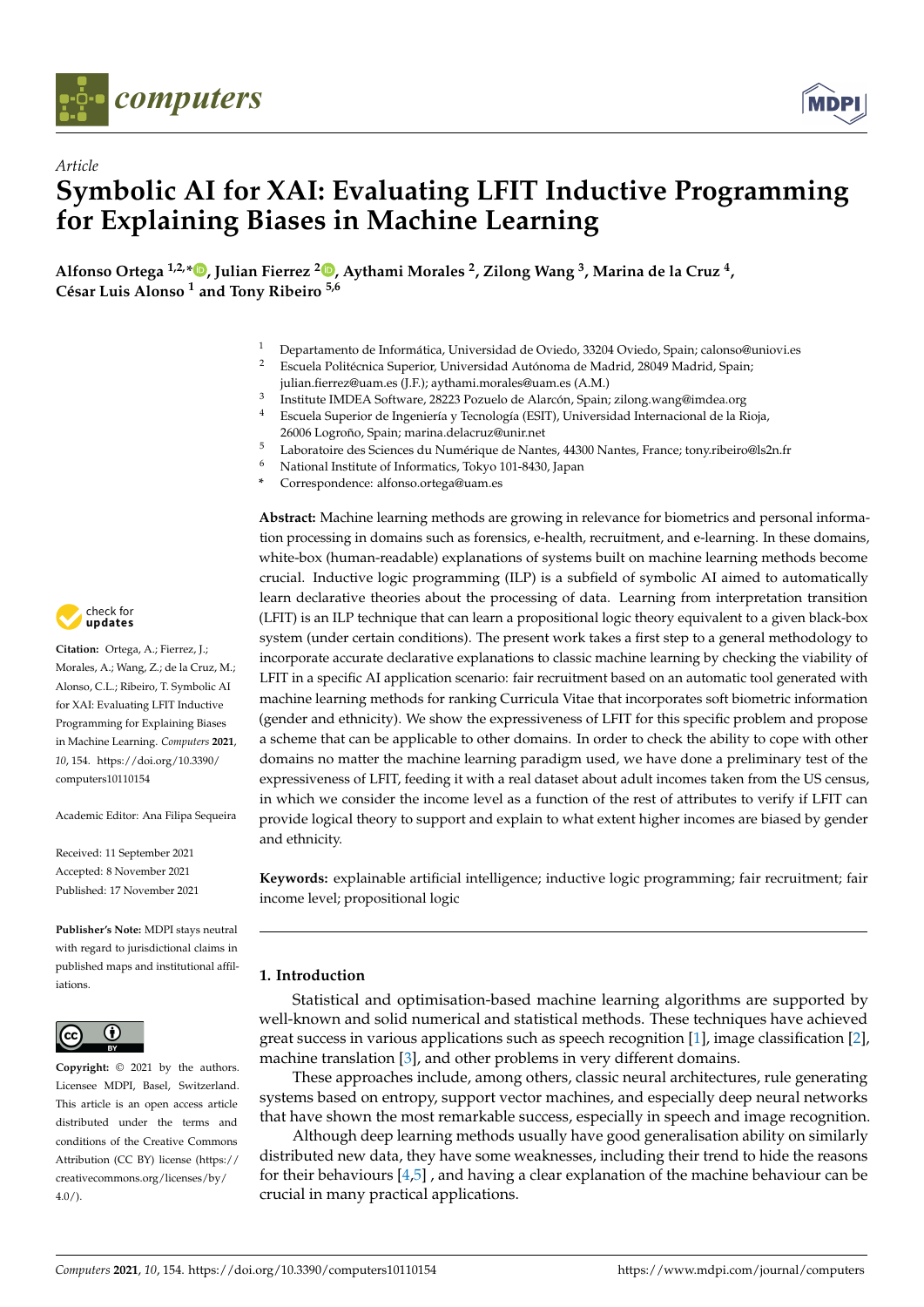Although in some machine learning scenarios, explanations are rather an extra; in others they are mandatory, e.g., forensics identification [\[6,](#page-23-5)[7\]](#page-23-6) , automatic recruitment systems [\[8\]](#page-23-7), and financial risks consulting [\(https://www.bbc.com/news/business-50365609,](https://www.bbc.com/news/business-50365609) accessed on 3 November 2021). Explanations are also required in some specific domains, in which ethics behaviour is a priority, such as those in which unacceptable biases (by gender or ethnicity) are detected [\[9](#page-23-8)[–11\]](#page-23-9) Two of these application areas are experimentally addressed in the present paper: automatic recruitment tools and income level prediction based on demographic information.

There is a classical classification of machine learning systems from their capability to generate explanations about their processes [\[12\]](#page-23-10): models are *weak* if they are only able to improve their predictive performance with increasing amounts of data without giving any reason understandable by human beings; they are *strong* if they additionally provide their hypotheses in symbolic (declarative) form; they are *ultra strong* if they have the ability to generate new knowledge that could improve the performance of human beings after learning it.

Most of the current AI systems based on common machine learning paradigms (including deep learning) are *weak*. Inductive logic programming (ILP) systems are, however, *ultra strong* by design [\[13,](#page-23-11)[14\]](#page-23-12). Our goal is to incorporate ILP capabilities to already existing machine learning frameworks to turn these usually weak systems into ultra-strong, in a kind of explainable AI (XAI) [\[15\]](#page-23-13).

Logic programming is based on first-order logic that is a standard model to represent human knowledge. Inductive logic programming (ILP) has been developed for inductively learning logic programs from examples, and already known theories [\[16\]](#page-23-14). The basic idea that supports ILP takes as input a collection of positive and negative examples and an already known theory about the domain under consideration (background knowledge). ILP systems learn declarative (symbolic) programs [\[17](#page-23-15)[,18\]](#page-23-16), which could even be noise-tolerant [\[19,](#page-23-17)[20\]](#page-23-18), that entails all of the positive examples but none of the negative examples.

It is important to pay attention to the model that supports the learning engine in these approaches. The output of ILP systems is very similar to that of, for example, (classic) rule-based learners, fuzzy rule-based learners, decision trees, and similar systems. But the model of the learners is different.

ILP is based on theoretical results from formal logic that guarantees the properties of the learned theory. The most relevant properties for us are equivalence to the observed data and simplicity (minimality) of the induced formulas.

The other numerical/statistical approaches usually learn a version that is an approximation good enough to the original data. These approaches usually are driven by the gradient of some kind of loss (or gain) differentiable function.

This circumstance has important consequences for the XAI researcher because the properties and features of the results are radically different.

In the declarative realm, equivalence, for example, is a property that holds or does not hold at all. There is not a measure of the degree of equivalence among different objects; hence, it does not make sense to define measures for the degree of equivalence.

From the numerical/statistical viewpoint, most of the models learned can be more or less approximated to the original data, so it is absolutely natural and advisable to define accuracy metrics to compare different approaches.

Therefore, in general, it seems of low relevance to try to compare, from the accuracy viewpoint, machine learning approaches that guarantee to induce versions equivalent to the observed data (such as ILP) and approaches that learn approximations more or less accurate (such as most of the numerical/statistical models).

There is another important consideration—expressiveness. From the declarative viewpoint, it is not exactly about the expressive power of the models that support the learning engine but about readability and comfort for the user. For example, a difference between first-order logic and propositional logic is the use of variables; that is allowed in the former but forbidden in the latter. Roughly speaking, a first-order expression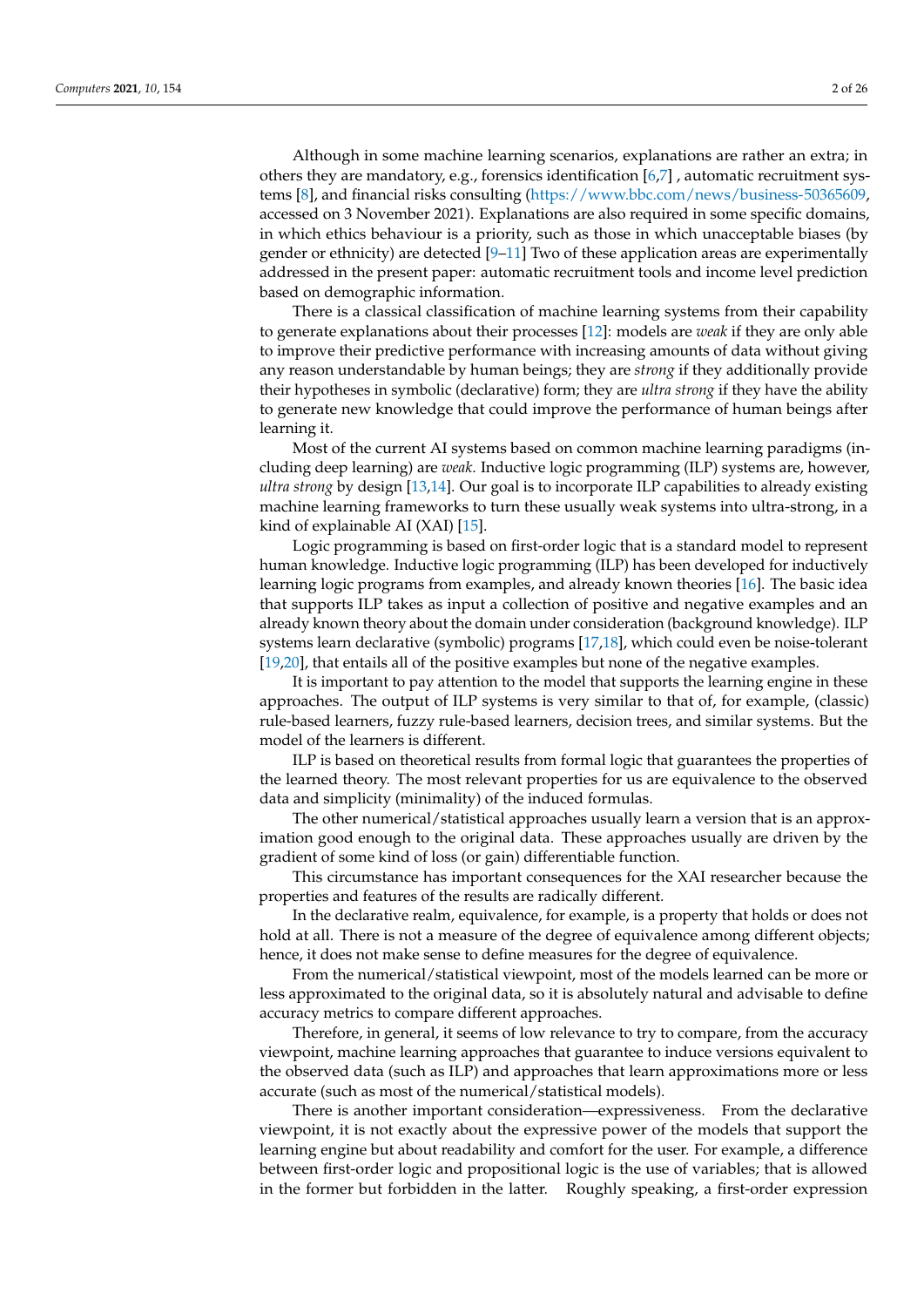like  $score(X)$  seems more readable than the propositional one:  $score(1)$ ,  $score(2)$ ,  $score(3)$ , *score*(4), *score*(5), *score*(6), *score*(7), if it is clear that the variable *X* can only take these seven values; although both expressions represent the same facts.

For our purposes, learning from interpretation transition (**LFIT**) [\[21\]](#page-23-19) is one of the most promising approaches of ILP. **LFIT** induces a logical representation of dynamical complex systems by observing their behaviour as a black box under some circumstances. This logic version can be considered as a white-box digital twin of the system under consideration. The most general of **LFIT** algorithms is **GULA** (general usage LFIT algorithm). **PRIDE** is an approximation to **GULA** with polynomial performance. These approaches will be introduced in depth in the following sections.

Our research is interested in declarative machine learning models that guarantee the equivalence of the learned theory and the observed data.

As we will discuss in further sections, **LFIT** belongs to this kind of approach. **LFIT** additionally guarantees that the set of conditions of each propositional clause (rule) is minimal. These two guarantees informally mean that the complexity of the theory learned by **LFIT** depends exclusively on the complexity of the observed data.

**LFIT** is an inductive propositional logic programming model. It is a well-known fact (and was previously mentioned) that propositional logic theories end up being less readable than others, such as those of first-order logic.

In this paper, we are testing **LFIT** in different scenarios. However, it is out of our scope to compare **LFIT** with other numerical/statistical rules-based learners, and also to try to increase the readability of **LFIT** results in comparison with, for example, first-order logic. We plan to try to face these pending questions in future experiments.

Figure [1](#page-2-0) shows the architecture of our proposed approach for generating white-box explanations using **PRIDE** of a given black-box classifier.

<span id="page-2-0"></span>



Note that the explanation reveals that the output only depends on  $v_1$ 

**Figure 1.** Architecture of the proposed approach for generating an explanation of a given black-box classifier (1) using **PRIDE** (2) with a toy example (3). Note that the resulting explanations generated by **PRIDE** are in propositional logic.

The main contributions of this work are:

- We have proposed a method to provide declarative explanations and descriptions using **PRIDE** of typical machine learning scenarios. Our approach guarantees a logical equivalent version to explain how the outputs are related with the inputs in a general machine learning setup.
- We have applied our proposal to two different domains to check the generality of our approach.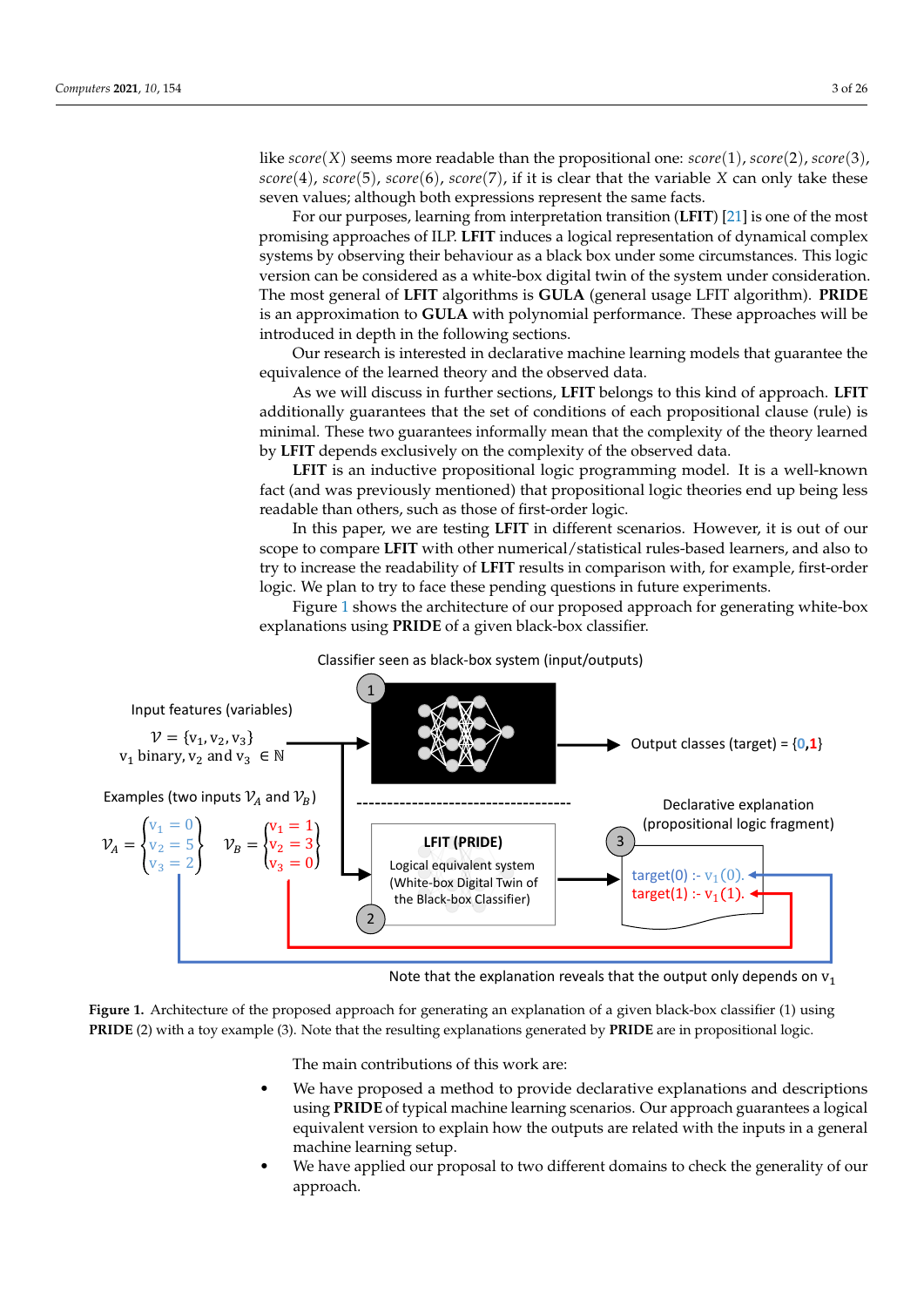- **–** A multimodal machine learning test-bed around automatic recruitment including different biases (by gender and ethnicity) on synthetic datasets.
- **–** A real dataset about adult incomes taken from US census whose possible biases to get higher earnings are found and shown.

A preliminary version of this article was published in [\[22\]](#page-23-20). This new work significantly improves [\[22\]](#page-23-20) in the following ways:

- We have updated the state of the art methods applicable to XAI.
- We have enriched the introduction to **LFIT** with examples for a more general audience.
- We have checked the expressiveness of our approach (based on **LFIT**) extending it to a dataset about adult income level from the 1994 US census. In this domain, we have not used any deep learning algorithms to compare, showing that the proposed approach is also applicable under this circumstance.

The rest of the paper is structured as follows: Section [2](#page-3-0) summarises the related relevant literature. Section [3](#page-5-0) describes our methodology including **LFIT**, **GULA**, and **PRIDE**. Section [4](#page-10-0) presents the experimental framework, including the datasets and experiments conducted. Section [5](#page-12-0) presents our results. Finally Sections [6](#page-20-0) and [7](#page-21-0) respectively discuss our work and describe our conclusions and further research lines.

## <span id="page-3-0"></span>**2. Related Works**

#### *2.1. Explainable AI (XAI): Declarative Approaches*

Among the methods suitable to generate explanations because they could be considered as strong or ultra-strong, we find the state of the art evolutionary approaches (from initial genetic programming [\[23\]](#page-23-21) to grammatical-based methods [\[24](#page-23-22)[–26\]](#page-24-0) and other algebraic ways to express algorithms as straight-line programs [\[27\]](#page-24-1)); declarative-numeric hybrid (in some way) approaches such as *δ* ILP [\[28\]](#page-24-2) (that mix neural and logic domains) or DeepProbLog [\[29\]](#page-24-3) (that follows a probabilistic and logic approach); and finally declarative approaches, like the one developed in the present paper.

The state of the art method shows that most of the reviews on XAI identify different methods to explain or interpret black-box machine learning algorithms without considering declarative approaches. Especially noteworthy are the exhaustive treatment of rule extracting systems and the exclusion of formal logic-based methods [\[30](#page-24-4)[–34\]](#page-24-5), like the one presented here.

In general, the most exhaustive reviews mainly focus on numeric approaches to generate explanations, both for specific domains such as graph neural networks (see [\[35\]](#page-24-6) and in general [\[15](#page-23-13)[,36,](#page-24-7)[37\]](#page-24-8)).

We attempt to deeper explain the relationship among **LFIT** and machine learning algorithms focused on rule sets (including fuzzy logic ones) and decision trees because their outputs syntactically look similar.

In [\[15\]](#page-23-13), we find a detailed taxonomy that includes these systems. It is clear that they are mostly used in a post-hoc way (explaining the result of a black-box algorithm after being generated) in approaches named *explanations by simplification* and, in some cases, *local explanations*.

In the case of local explanations, a set of explanations is generated from the different smaller subsystems that are identified in the global system. It is clear that both (explanation by simplification and local explanations) need to simplify the model that explain, avoiding the complexity of explaining the complete model as a whole. As we have explained before, our research is not interested in approaches that need to simplify the model to generate explanations.

In addition, these approaches are usually supported by numerical engines. Most are driven by the gradient of a loss or gain function. This is not the case with **LFIT** and other declarative approaches. As we have previously explained, the current research is not interested in these kinds of numerical/statistical approaches.

New possible classifications arise when the declarative dimension is taken into account. If rule sets (generated as outputs) are considered declarative, approaches such as rule-based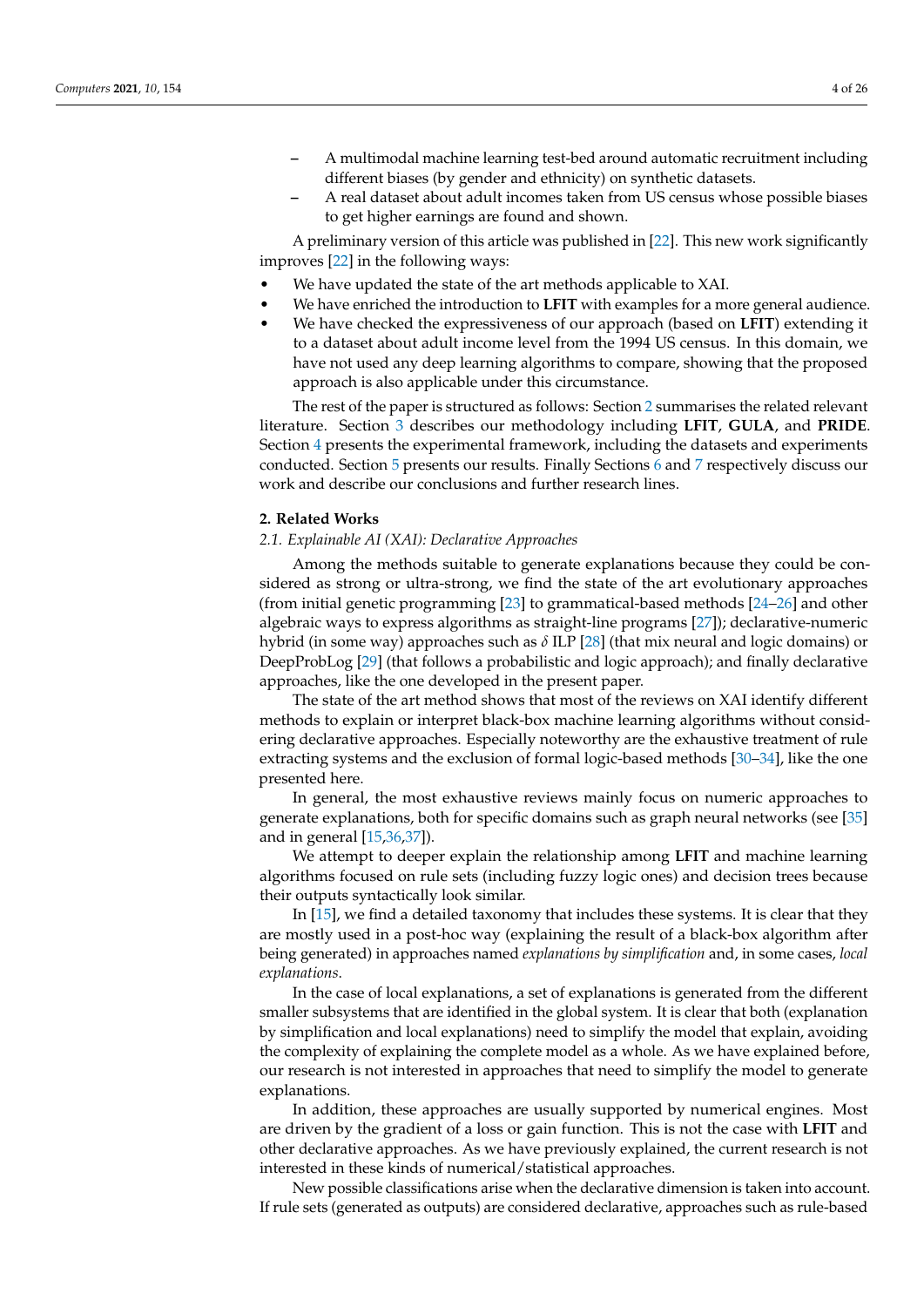learners (including fuzzy) and decision trees could be considered hybrids. If each approach is classified by taking into account only the nature of its learning engine, these systems should be considered as numerical/statistical. The authors of the current contribution have previously published an internal report that extends taxonomies like [\[15\]](#page-23-13) from this viewpoint.

Numerical (statistical) and declarative approaches such as those mentioned in this paper are classical alternatives for facing machine learning. As we have previously explained, they differ in several important features that we can summarise in the following way:

- Statistical approaches need huge amounts of data to extract valid knowledge, while declarative ones are usually able to minimise the set of examples and counterexamples to get the same.
- Statistical approaches are usually compatible with noisy and poorly labelled data, while for declarative ones, this is a circumstance difficult to overcome.
- Statistical approaches do not offer, in the general case, clear explanations about the decisions they make (usually considered as *weak* machine learning algorithms), while declarative approaches (due to the declarative nature of the formal models that support them) are designed to be at least *strong*.
- Declarative approaches are supported by formal models like functional programming or formal logic. The theoretical properties of these models make it possible that the learned knowledge exhibits some characteristics (such as logical equivalence, minimisation, etc.)
- Hybrid approaches try to take advantage of both possibilities. Hybridisation can mix a declarative learning engine with numerical components or the opposite. The characteristics of the learned model depend on the type of hybridisation: equivalent noise-tolerant versions of the observed data can be learned by logical engines with numerical input components, and quasi-equivalent logical theories can be approximately induced by numerical/statistical machine learning algorithms that implement differentiable versions of logical operators and inference rules.

## *2.2. Inductive Programming for XAI*

Some meta-heuristic approaches (the aforementioned evolutionary methods) have been used to automatically generate programs. Genetic programming (GP) was introduced by Koza [\[38\]](#page-24-9) for automatically generating LISP expressions for given tasks expressed as pairs (input/output). This is, in fact, a typical machine learning scenario. GP was extended by the use of formal grammar to generate programs in any arbitrary language, keeping not only syntactic correctness [\[24\]](#page-23-22) but also semantic properties [\[26\]](#page-24-0). Algorithms expressed in any language are declarative versions of the concepts learnt, which makes evolutionary automatic programming algorithms machine learners with good explainability.

Declarative programming paradigms (functional, logical) are as old as computer science and are implemented in multiple ways, e.g., LISP [\[39\]](#page-24-10), Prolog [\[40\]](#page-24-11), Datalog [\[41\]](#page-24-12), Haskell [\[42\]](#page-24-13), and Answer Set Programs (ASP) [\[43\]](#page-24-14).

Of particular interest for us within declarative paradigms is logic programming, and in particular, first-order logic programming, which is based on the Robinson's resolution inference rule that automates the reasoning process of deducing new clauses from a firstorder theory [\[44\]](#page-24-15). Introducing examples and counter examples and combining this scheme with the ability to extend the initial theory with new clauses, it is possible to automatically induce a new theory that (logically) entails all of the positive examples but none of the negative examples. The underlying theory from which the new one emerges is considered *background knowledge*. This is the hypothesis of inductive logic programming (ILP [\[18,](#page-23-16)[45\]](#page-24-16)) that has received a great research effort in the last two decades. Recently, these approaches have been extended to make them noise-tolerant (in order to overcome one of the main drawbacks of ILP vs. statistical/numerical approaches when facing bad-labelled or noisy examples [\[20\]](#page-23-18)).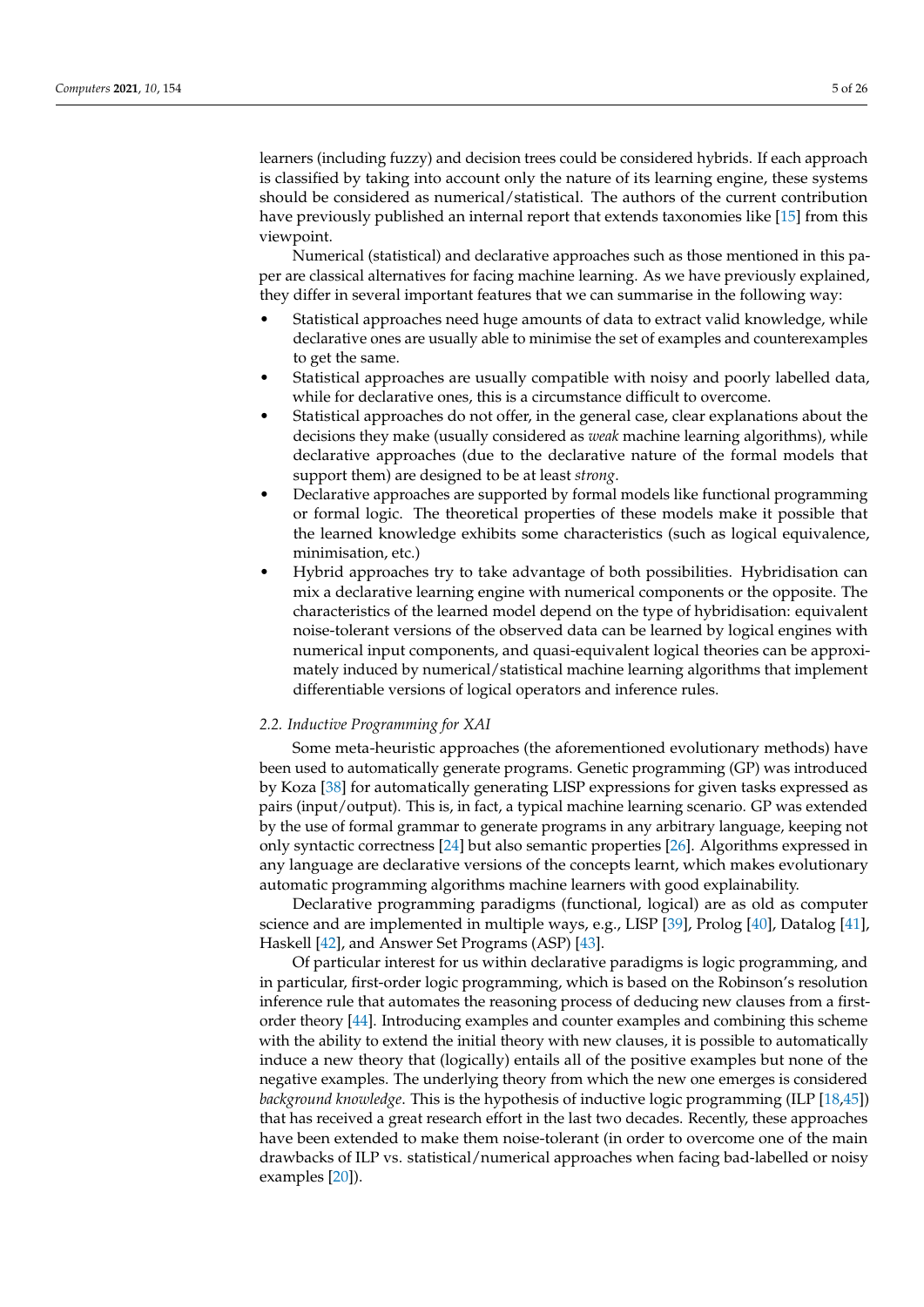Other declarative paradigms are also compatible with ILP, e.g., MagicHaskeller [\[46\]](#page-24-17), with the functional programming language Haskell; and ILASP [\[47\]](#page-24-18) for inductively learning answer set programs.

It has been previously mentioned that ILP implies some kind of *search* in spaces that can become huge. This search can be eased by hybridising with other techniques, e.g., [\[48\]](#page-24-19) introduces GA-Progol that applies evolutive techniques.

Within ILP methods, we have identified **LFIT** as especially relevant for explainable AI (XAI). Although **LFIT** learns propositional logic theories instead of first-order logic, the aforementioned ideas about **ILP** are still valid. In the next section, we will describe the fundamentals of **LFIT** and its **PRIDE** implementation, which will be tested experimentally for XAI in the experiments that will follow.

#### *2.3. Learning From Interpretation Transition (LFIT)*

Learning from interpretation transition (**LFIT**) [\[49\]](#page-24-20) has been proposed to automatically construct a model of the dynamics of a system from the observation of its state transitions. Given some raw data, like time-series data of gene expression, a discretisation of those data in the form of state transitions is assumed. From those state transitions, according to the semantics of the system dynamics, several inference algorithms modelling the system as a logic program have been proposed. The semantics of a system's dynamics can indeed differ with regard to the synchronism of its variables, the determinism of its evolution and the influence of its history.

The **LFIT** framework proposes several modelling and learning algorithms to tackle those different semantics. To date, the following systems have been tackled: memory-less deterministic systems [\[49\]](#page-24-20), systems with memory [\[50\]](#page-24-21), probabilistic systems [\[51\]](#page-24-22), and their multi-valued extensions [\[52,](#page-24-23)[53\]](#page-24-24). The work [\[54\]](#page-24-25), proposes a method that deals with continuous time series data, the abstraction itself being learned by the algorithm.

In [\[55](#page-24-26)[,56\]](#page-24-27), **LFIT** was extended to learn system dynamics independently of its update semantics. That extension relies on a modeling of discrete memory-less multi-valued systems as logic programs in which each rule represents a variable that takes some value at the next state, extending the formalism introduced in [\[49,](#page-24-20)[57\]](#page-25-0). The representation in [\[55,](#page-24-26)[56\]](#page-24-27) is based on annotated logics [\[58,](#page-25-1)[59\]](#page-25-2). Here, each variable corresponds to a domain of discrete values. In a rule, a literal is an atom annotated with one of these values. It represents annotated atoms simply as classical atoms, and thus, remains at a propositional level. This modelling characterises optimal programs independently of the update semantics. It allows modelling the dynamics of a wide range of discrete systems, including our domain of interest in this paper. **LFIT** can be used to learn an equivalent propositional logic program that provides explanations for each given observation.

#### <span id="page-5-0"></span>**3. Methods**

#### *3.1. General Methodology*

Figure [2](#page-6-0) graphically describes our proposed approach to generate explanations using **LFIT** of a given black-box classifier. We can see that our purpose is to get declarative explanations in parallel (in a kind of white-blox digital twin) to a given neural network classifier. In the present work, for our first set of experiments, we used the same neural network and datasets described in [\[8\]](#page-23-7), excluding the face images as explained in the following sections. In our second set of experiments (income prediction) we did not consider any machine learning algorithms to compare with. Therefore, the black box of Figure [2](#page-6-0) is not considered in that case, although the rest of the figure is still applicable. In that set of experiments, we explore declarative explanations of the input/output relation of the training/testing datasets.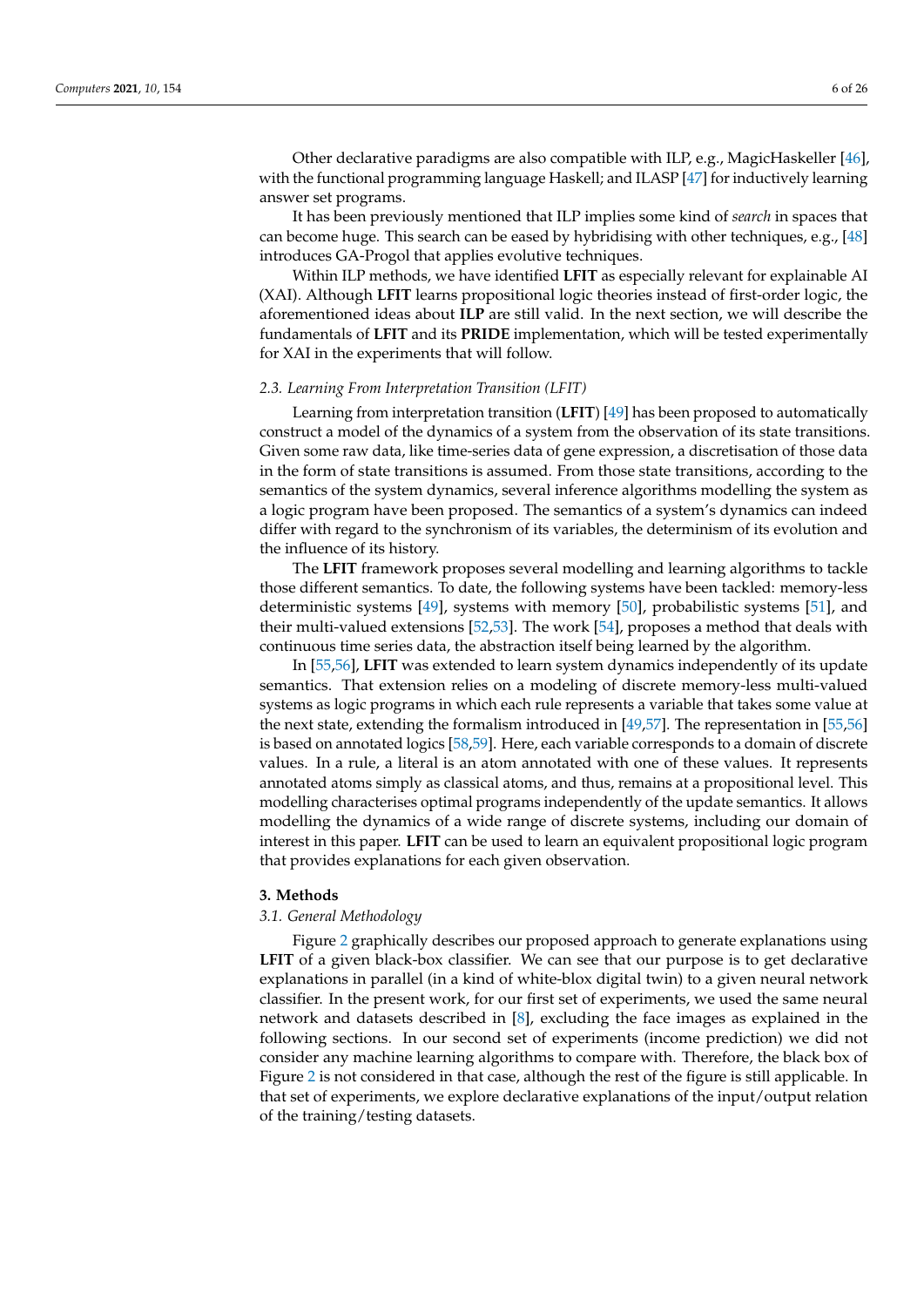<span id="page-6-0"></span>

**Figure 2.** Experimental framework: **PRIDE** is fed with all the data available (train + test) for increasing the accuracy of the equivalence. In our experiments we consider the classifier (see [\[8\]](#page-23-7) for details) as a black box to perform regression from input resume attributes (atts.) to output labels (recruitment scores labelled by human resources experts). LFIT gets a digital twin to the neural network providing explainability (as human-readable white-box rules) to the neural network classifier.

# *3.2. PRIDE Implementation of LFIT*

**GULA** [\[55](#page-24-26)[,56\]](#page-24-27) and **PRIDE** [\[60\]](#page-25-3) are particular implementations of the **LFIT** framework [\[49\]](#page-24-20). In the present section we introduce and describe, first informally and then formally, the notation and the fundamentals of both methods.

Table [1](#page-7-0) summarises the dataset about incomes of adults in USA. It shows the names, meaning, type of data, and codification used in our experiments. In the following points we will explain by means of examples over that table the relevant **LFIT** concepts.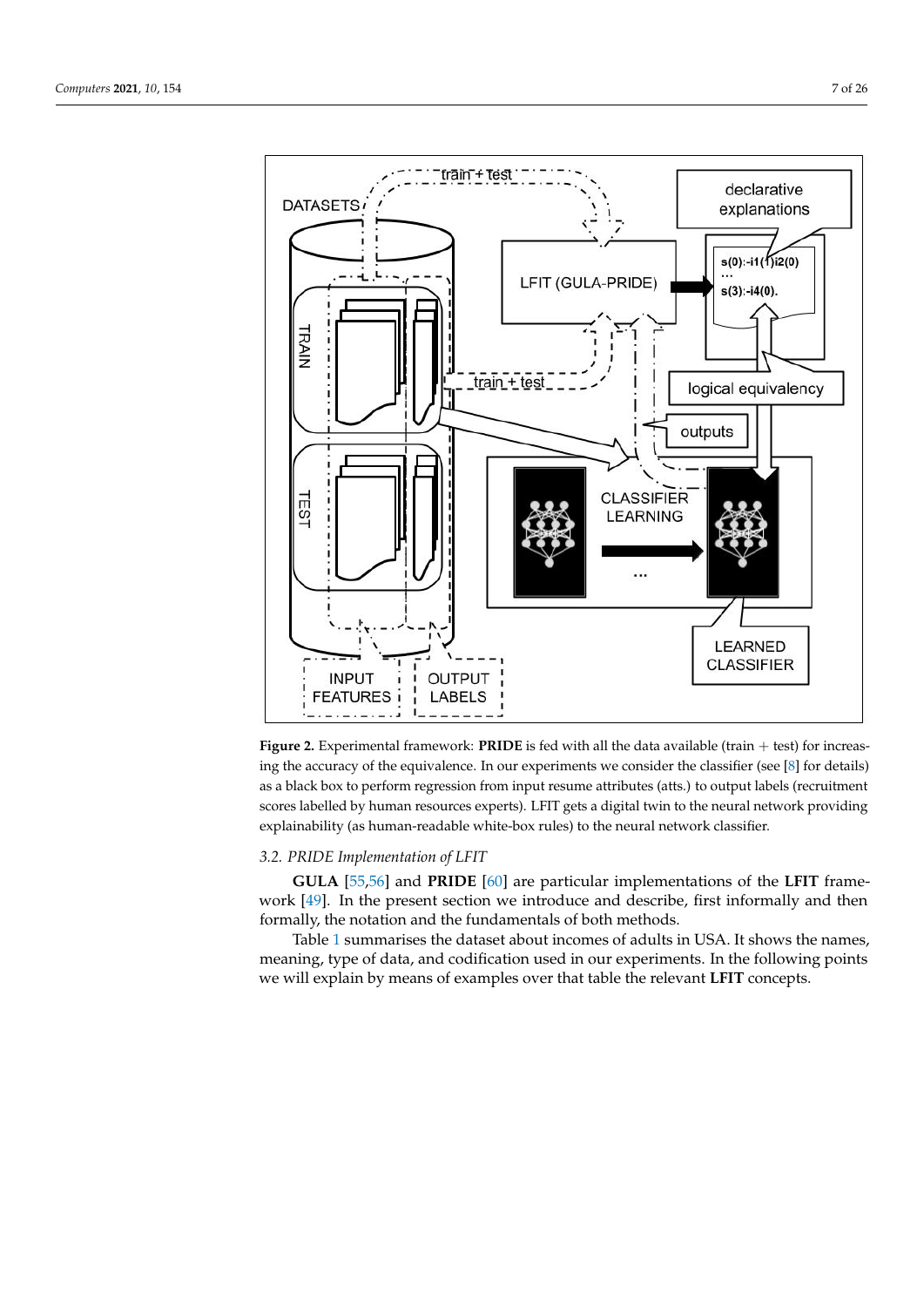| Attribute      | Meaning                                       | <b>Type</b> | Codification           |
|----------------|-----------------------------------------------|-------------|------------------------|
| Age            | Age of the individual (years)                 | C           | $\{0, 1, \ldots, 7\}$  |
| Workclass      | Work type (self employment, private, )        | D           | $\{0, 1, \ldots, 6\}$  |
| Fnlwgt         | Demographic weight (row) from census          | D           | $\{0, 1, \ldots, 14\}$ |
| Education      | Highest academic degree                       | D           | $\{0, 1, \ldots, 15\}$ |
| Marital status | Civil status                                  | D           | $\{0, 1, \ldots, 3\}$  |
| Occupation     | Individual's job sector                       | D           | $\{0, 1, \ldots, 13\}$ |
| Relationship   | Present individual's relationship             | D           | $\{0, 1, \ldots, 5\}$  |
| Ethnicity      | Ethnic group                                  | D           | $\{0, 1, \ldots, 4\}$  |
| <b>Sex</b>     |                                               | D           | $\{0,1\}$              |
| Capital gain   | Increase in individual's capital asset        |             | $\{0, 1, \ldots, 9\}$  |
| Capital loss   | Decrease in individual's capital asset        |             | $\{0,1,\ldots,4\}$     |
| Hours per week | Spent on work (average)                       | D           | $\{0,1,\ldots,9\}$     |
| Native country | Country of origin                             | D           | $\{0, 1, \ldots, 40\}$ |
| Income level   | Individual's class of income $(\leq 50, >50)$ | D           | $\{0,1\}$              |

<span id="page-7-0"></span>**Table 1.** Names, values and codification of the dataset about incomes. Attributes of type C take integer or real continuous values and they are uniformly discretised. Attributes of type D are originally discrete and are numerically coded from 0 to the maximum needed value.

# 3.2.1. Multi-Valued Logic

Table [1](#page-7-0) shows multi-valued attributes instead of binary. **LFIT** translates them into propositional ones (binary) creating as many propositional (binary) variables as possible values for each attribute. Although we keep the typical functional notation *var*(*value*), each combination is in fact the propositional variable *varvalue* .

So, for example, from Table [1,](#page-7-0) we can have *age*<sup>3</sup> , *education*<sup>6</sup> , *marital*\_*status*<sup>0</sup> or *occupation*<sup>0</sup> (where the superindexes denote possible data values), which will be actually written as *age*(3), *education*(6), *marital*\_*status*(0), and *occupation*(0).

#### 3.2.2. Rules

**LFIT** expresses the theory it learns as a set of propositional Horn clauses with exactly one positive literal, that is, as logical implications between a conjunction of propositional atoms in the following form:

$$
h^{val_h^i} \leftarrow p_1^{val_1^i} \wedge \ldots \wedge p_n^{val_n^{i_n}}
$$
 (1)

The Prolog form shown in Listing [1](#page-7-1) is usually preferred.

<span id="page-7-1"></span>**Listing 1.** Prolog notation for **LFIT** rules.

 $h(val_h^i)$  :-  $p_1(val_1^{i_1})$  , ...,  $p_n(val_n^{i_n})$ .

In the domain of adult incomes we could find rules like those shown in Listing [2.](#page-7-2)

<span id="page-7-2"></span>**Listing 2.** Prolog version of rules learnt by **LFIT** in the case study related to Table [1.](#page-7-0)

```
class(0) :- age(3), education(6), marital-status(0), occupation(0).
class(0) :- age(4), workclass(0), education(1), occupation(8), relationship(0),
native-country(0).
class(1) :- education(7), marital-status(5).
class(1): - age(2), education(8), occupation(10).
class(1):- age(1), education(3), marital-status(2), occupation(9).
```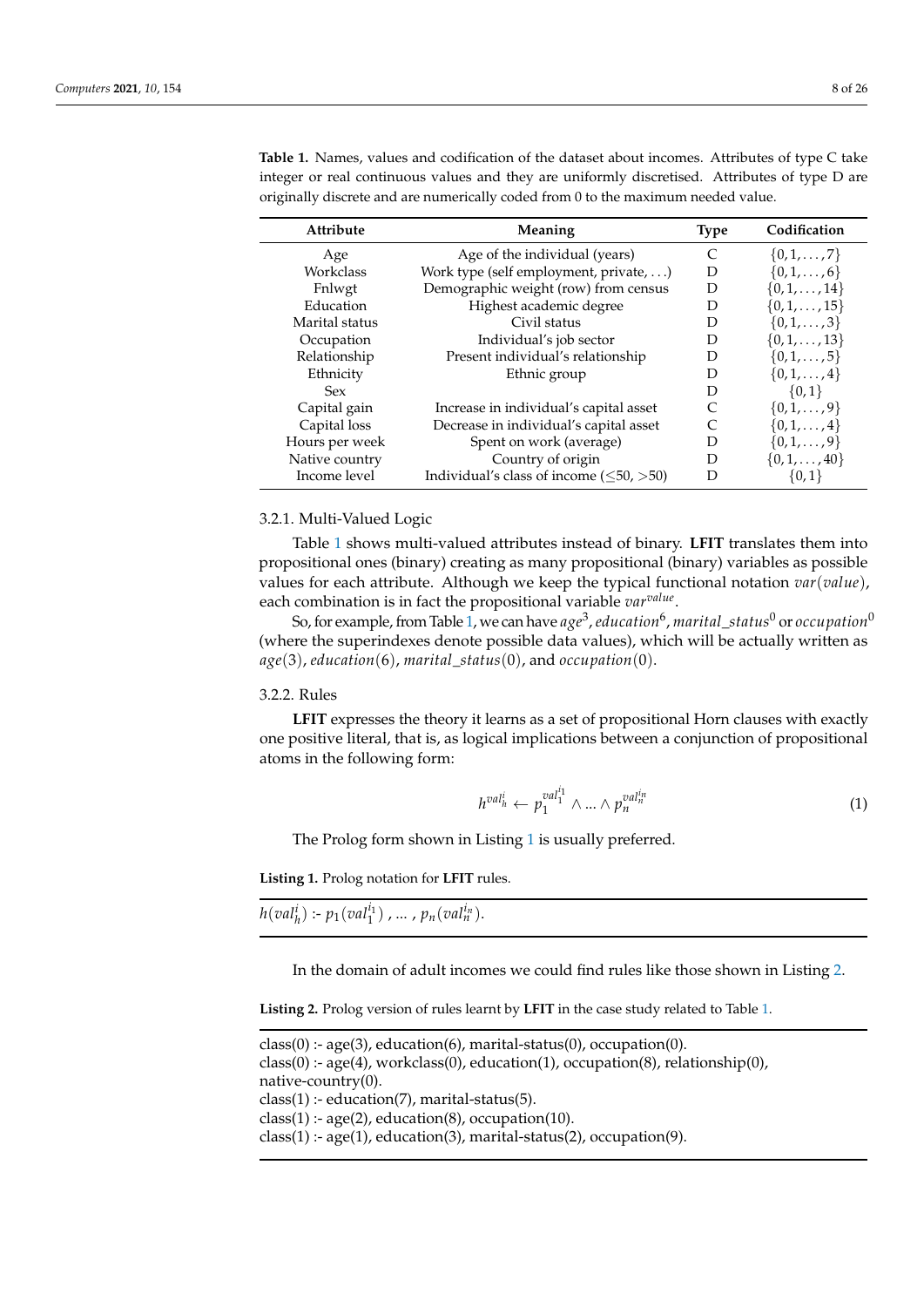3.2.3. Rule Domination

In the **LFIT** learning process, rule domination is an important concept. Roughly speaking, when they have the same head, a rule dominates another if its body is contained in the others.

In Listing [3](#page-8-0) you can see how  $R_1$  dominates  $R_2$ .

<span id="page-8-0"></span>**Listing 3.** Example of rule domination

|  | $R_1$ : class(0) :- education(6), marital-status(0).                        |  |
|--|-----------------------------------------------------------------------------|--|
|  | $R_2$ : class(0) :- age(3), education(6), marital-status(0), occupation(0). |  |

Dominant rules can be considered more general and are the goal of **LFIT**.

3.2.4. States and Rule-State Matching

Rule generation in **LFIT** starts from the design of a body that fits as many examples as possible. This is done by *rule-state matching*. Informally, a *state* is a conjunction of atoms (positive literals, that is, associations between attributes and specific values) that could describe one or more examples.

A *rule and a state match* if the body of the rule is included in the state.

Listing [4](#page-8-1) shows an example of rule-state matching: state  $s_1$  and rule  $R_1$  does.

<span id="page-8-1"></span>**Listing 4.** Example of rule-state matching.

$$
s_1
$$
: age(3), education(6), marital-status(0), occupation(0)  
 $R_1$ : class(0) :- education(6), marital-status(0).

In the following, we denote by  $\mathbb{N} := \{0, 1, 2, \dots\}$ , the set of natural numbers, and for all  $k, n \in \mathbb{N}$ ,  $\llbracket k; n \rrbracket := \{ i \in \mathbb{N} \mid k \le i \le n \}$  is the set of natural numbers between  $k$ and *n* included. For any set *S*, the cardinal of *S* is denoted |*S*| and the power set of *S* is denoted  $\wp(S)$ .

Let  $V = \{v_1, \ldots, v_n\}$  be a finite set of  $n \in \mathbb{N}$  variables, Val the set in which variables take their values and dom :  $V \rightarrow \wp(Val)$  a function associating a domain to each variable. The atoms of  $\mathcal{M}$ VL (multi-valued logic) are of the form  $v^{val}$  where  $v \in \mathcal{V}$  and  $val \in \text{dom}(v)$ . The set of such atoms is denoted by  $\mathcal{A}_{\text{dom}}^{\mathcal{V}} = \{v^{val} \in \mathcal{V} \times \mathcal{V}al \mid val \in \text{dom}(v)\}$  for a given set of variables  $V$  and a given domain function dom. In the following, we work on specific  $V$  and dom that we omit to mention when the context makes no ambiguity, thus simply writing  $\mathcal A$  for  $\mathcal A^\mathcal V_\mathsf{dom}.$ 

**Example 1.** *For a system of three variables, the typical set of variables is*  $V = \{a, b, c\}$ *. In general,*  $Val = N$  so that domains are sets of natural integers, for instance:  $dom(a) = \{0, 1\}$ ,  $dom(b) =$  $\{0, 1, 2\}$  and  $\text{dom}(c) = \{0, 1, 2, 3\}$ . Thus, the set of all atoms is:  $\mathcal{A} = \{a^0, a^1, b^0, b^1, b^2, c^0, c^1, c^2, c^3\}$ .

An MVL rule *R* is defined by:

$$
R = \mathbf{v}_0^{val_0} \leftarrow \mathbf{v}_1^{val_1} \wedge \dots \wedge \mathbf{v}_m^{val_m}
$$
 (2)

where  $\forall i \in [0; m]$ ,  $v_i^{val_i} \in A$  are atoms in MVL so that every variable is mentioned at most<br>once in the right hand part:  $\forall i, k \in [1; m]$ ,  $i \neq k \rightarrow v$ ,  $\neq v$ , Intuitively, the rule *R* has the once in the right-hand part:  $\forall j, k \in [1; m], j \neq k \Rightarrow v_j \neq v_k$ . Intuitively, the rule *R* has the following meaning: the variable *x*, see the the value *nel*, in the next dynamical step if for following meaning: the variable  $v_0$  can take the value  $val_0$  in the next dynamical step if for each  $i \in [1; m]$ , variable  $v_i$  has value  $val_i$  in the current dynamical step.<br>The ctom on the left hand side of the current is salled the *had of* 

The atom on the left-hand side of the arrow is called the *head* of *R* and is denoted  $h(R) := v_0^{val_0}$ . The notation var $(h(R)) := v_0$  denotes the variable that occurs in  $h(R)$ . The conjunction on the right-hand side of the arrow is called the *body* of *R*, written *b*(*R*) and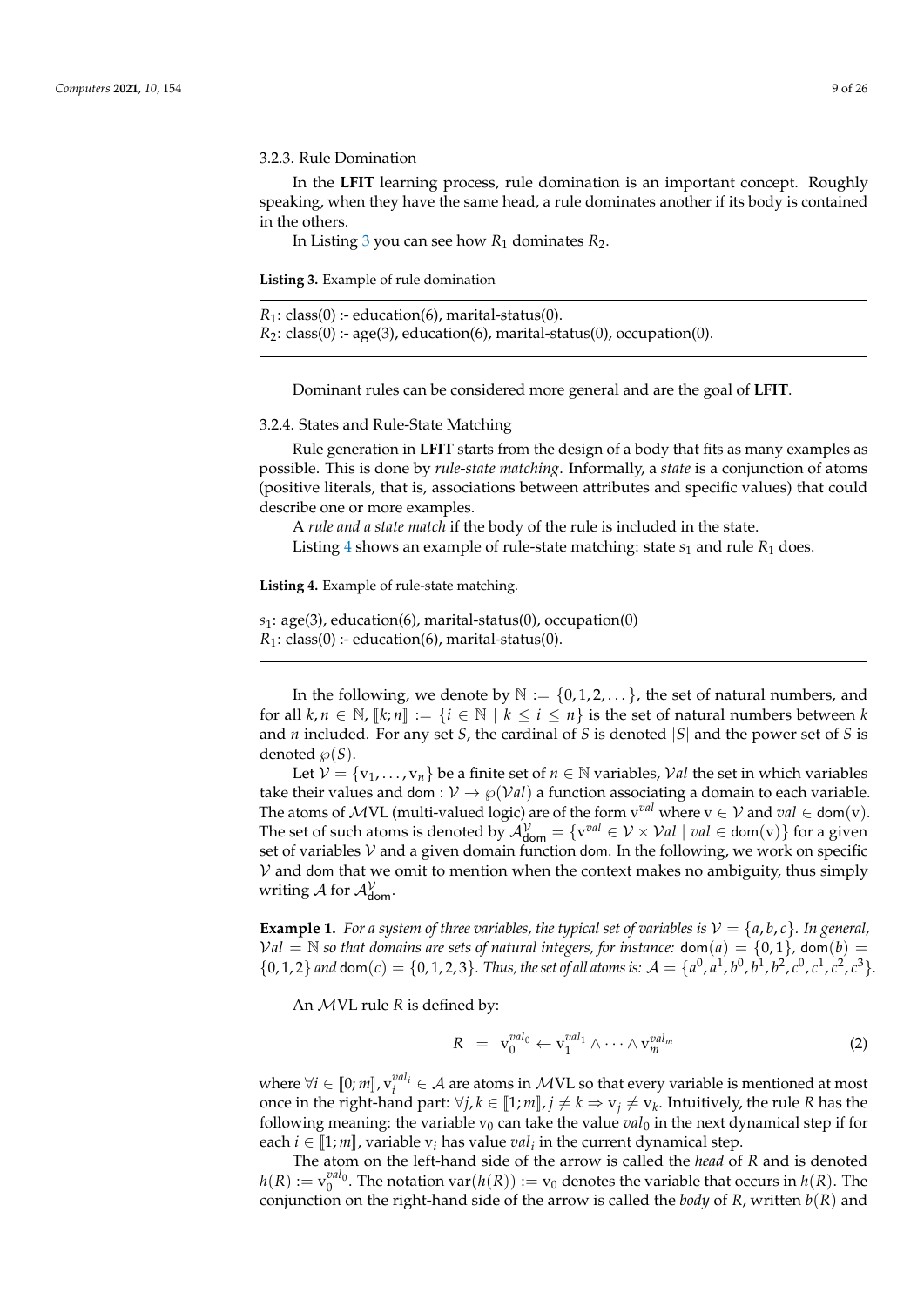can be assimilated to the set  $\{v_1^{val_1}, \ldots, v_m^{val_m}\}$ ; we thus use set operations such as  $\in$  and  $\cap$ on it. The notation  $var(b(R)) := \{v_1, \dots, v_m\}$  denotes the set of variables that occurs in *b*(*R*). More generally, for all set of atoms *X* ⊆ *A*, we denote var(*X*) := { $v ∈ V | \exists val ∈$ dom(v), v*val* ∈ *X*} the set of variables appearing in the atoms of *X*. A *multi-valued logic program* (MVLP) is a set of MVL rules.

Definition [1](#page-9-0) introduces a domination relation between rules that defines a partial anti-symmetric ordering. Rules with the most general bodies dominate the other rules. In practice, these are the rules we are interested in since they cover the most general cases.

<span id="page-9-0"></span>**Definition 1** (Rule Domination)**.** *Let R*1*, R*<sup>2</sup> *be two* MVL *rules. The rule R*<sup>1</sup> dominates *R*2*, written*  $R_2$  ≤  $R_1$  *if*  $h(R_1) = h(R_2)$  *and*  $b(R_1) ⊆ b(R_2)$ *.* 

In [\[56\]](#page-24-27), the set of variables is divided into two disjoint subsets:  $\mathcal T$  (for targets) and  $\mathcal F$ (for features). This allows us to define a dynamic MVLP, which captures the dynamics of the problems we tackle in this paper.

**Definition 2** (Dynamic MVLP). Let  $\mathcal{T} \subset \mathcal{V}$  and  $\mathcal{F} \subset \mathcal{V}$  such that  $\mathcal{F} = \mathcal{V} \setminus \mathcal{T}$ . A DMVLP P *is a*  $\mathcal{M}$ VLP *such that*  $\forall R \in P$ ,  $\text{var}(h(R)) \in \mathcal{T}$  and  $\forall \text{v}^{val} \in b(R)$ ,  $\text{v} \in \mathcal{F}$ .

The dynamical system we want to learn the rules of is represented by a succession of *states* as formally given by Definition [3.](#page-9-1) We also define the "compatibility" of a rule with a state in Definition [4.](#page-9-2)

<span id="page-9-1"></span>**Definition 3** (Discrete state)**.** *A* discrete state *s on* T *(resp.* F*) of a* DMVLP *is a function from* T *(resp.* F*) to* N*, i.e., it associates an integer value to each variable in* T *(resp.* F*). It can be equivalently represented by the set of atoms*  $\{v^{s(v)} \mid v \in \mathcal{T}$  *(resp.*  $\mathcal{F})\}$  *and thus we can use classical set operations on it. We write*  $\mathcal{S}^\mathcal{T}$  *(resp.*  $\mathcal{S}^\mathcal{F}$ ) to denote the set of all discrete states of  $\mathcal T$ *(resp. F), and a couple of states*  $(s,s') \in \mathcal{S}^\mathcal{F} \times \mathcal{S}^\mathcal{T}$  *is called a transition.* 

<span id="page-9-2"></span>**Definition 4** (Rule-state matching). Let  $s \in S^{\mathcal{F}}$ . The MVL rule R matches *s*, written  $R \sqcap s$ , *if*  $b(R) \subseteq s$ .

The notion of transition in **LFIT** corresponds to a data sample in the problems we tackle in this paper: a couple of input features and a target label. When a rule matches a state, it can be considered as a possible explanation to the corresponding observation. The final program we want to learn should both:

- Match the observations in a complete (all observations are explained) and correct (no spurious explanation) way;
- Represent only minimally necessary interactions (according to Occam's razor: no overly-complex bodies of rules).

**GULA** [\[55,](#page-24-26)[56\]](#page-24-27) and **PRIDE** [\[60\]](#page-25-3) can produce such programs.

Formally, given a set of observations *T*, **GULA** [\[55](#page-24-26)[,56\]](#page-24-27) and **PRIDE** [\[60\]](#page-25-3) will learn a set of rules *P* such that all observations are explained:  $\forall (s, s') \in T, \forall v^{val} \in s', \exists R \in T$  $P$ ,  $R \sqcap s$ ,  $h(R) = \mathrm{v}^{val}.$  All rules of  $P$  are correct w.r.t.  $T: \forall R \in P, \forall (s1, s2) \in T$ ,  $R \sqcap s1 \implies$ ∃(*s*1,*s*3) ∈ *T*, *h*(*R*) ∈ *s*3 (if *T* is deterministic, *s*2 = *s*3). All rules are minimal w.r.t. F:  $\forall R \in P, \forall R' \in M$ VLP,  $R'$  correct w.r.t. *T* it holds that  $R \leq R' \implies R' = R$ .

The possible explanations of an observation are the rules that match the feature state of this observation. The body of rules gives a minimal condition over feature variables to obtain its conclusions over a target variable. Multiple rules can match the same feature state, thus multiple explanations can be possible. Rules can be weighted by the number of observations they match to assert their level of confidence. Output programs of **GULA** and **PRIDE** can also be used in order to predict and explain from unseen feature states by learning additional rules that encode when a target variable value is not possible as shown in the experiments of [\[56\]](#page-24-27).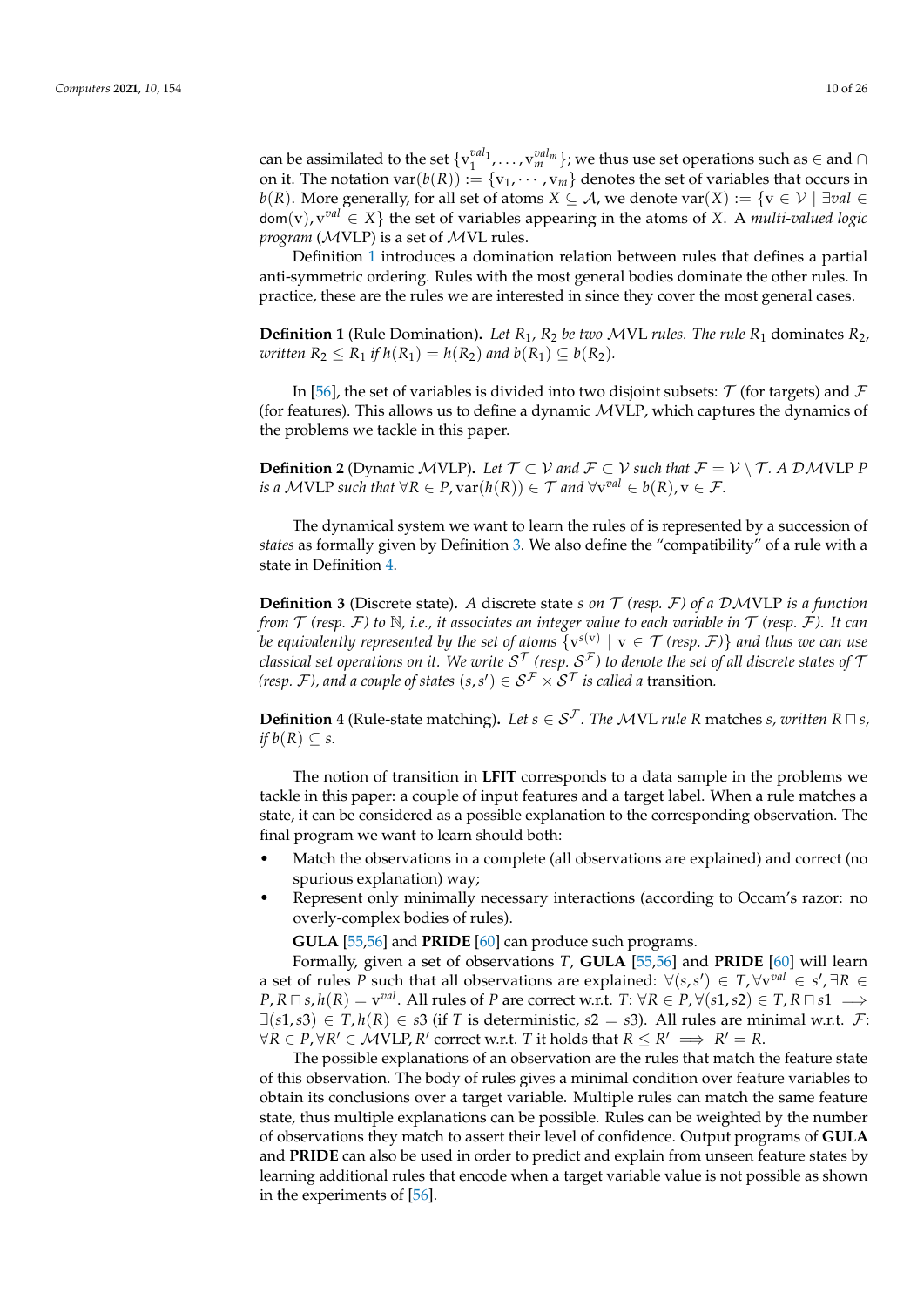The current contribution shows a possible application of a declarative method (such as **LFIT**) in some scenarios with numerical aspects: in the FairCV db case we are generating white-box explanations to a deep-learner black-box; in the US census case we are explaining a dataset that could be typically tackled by numeric (statistical) approaches.

In these situations there is an interesting question regarding qualitative vs. quantitative considerations.

From the declarative viewpoint of LFIT, the focus is on the qualitative guarantee of learning a logical version equivalent to the observed system. Regarding equivalence, the version is equivalent or it is not. If the model fails in 1% of the examples, equivalence is lost in the same way than if it had failed in 20% or 60% of the examples.

From the viewpoint of the statistical approaches it is very important to take into account the *amounts*. For example, the output of deep-learning classifiers is based on a quantitative criterion such as to choose the label with the highest probability.

It could seem that the qualitative behaviour of **LFIT** does not matter; but this is not exactly true.

**LFIT** can easily collect qualitative information, such as how many states (input examples) match each rule. This numerical information can be used as weights, both to better explain and understand the process, but also to incorporate predicting capabilities to the declarative version. This option has been explained and explored in [\[61](#page-25-4)[,62\]](#page-25-5).

#### <span id="page-10-0"></span>**4. Experimental Framework**

For testing the capability of **PRIDE** to explain machine learning domains we have designed several experiments using the FairCVdb dataset [\[8\]](#page-23-7) and the data about adult incomes from the 1994 US census [\[63\]](#page-25-6).

Although the goals and methods are similar, there are big differences between the tasks. The detailed process is described separately.

#### *4.1. FairCVdb Dataset*

FairCVdb comprises 24,000 synthetic resume profiles. Table [2](#page-11-0) summarises the structure of these data. Each resume includes 12 features (v*<sup>i</sup>* ) related to the candidate merits, 2 demographic attributes (gender and three ethnicity groups), and a face photograph. In our experiments we discarded the face image for simplicity (unstructured image data will be explored in future work). Each of the profiles includes three target scores (*T*) generated as a linear combination of the 12 features:

$$
T = \beta + \sum_{i=1}^{12} \alpha_i \cdot \mathbf{v}_i, \tag{3}
$$

where *α<sup>i</sup>* is a weighting factor for each of the merits (see [\[8\]](#page-23-7) for details): (*i*) unbiased score  $(β = 0)$ ; (*ii*) gender-biased scores ( $β = 0.2$  for male and  $β = 0$  for female candidates); and (*iii*) ethnicity-biased scores ( $\beta = 0.0, 0.15$  and 0.3 for candidates from ethnic groups 1, 2, and 3, respectively). Thus, we intentionally introduce bias into the candidate scores. From this point on, we will simplify the name of the attributes considering *g* for gender, *e* for ethnic group, and *i*1 to *i*12 for the rest of the input attributes. In addition to the bias previously introduced, some other random bias was introduced relating attributes and gender to simulate real social dynamics. The attributes concerned were *i*3 and *i*7. Note that merits were generated without bias, assuming an ideal scenario where candidate competencies do not depend on their gender or ethnic group. For the current work we have used only discrete values for each attribute discretising one attribute (experience to take values from 0 to 5, the higher the better) and the scores (from 0 to 3) that were real valued in [\[8\]](#page-23-7).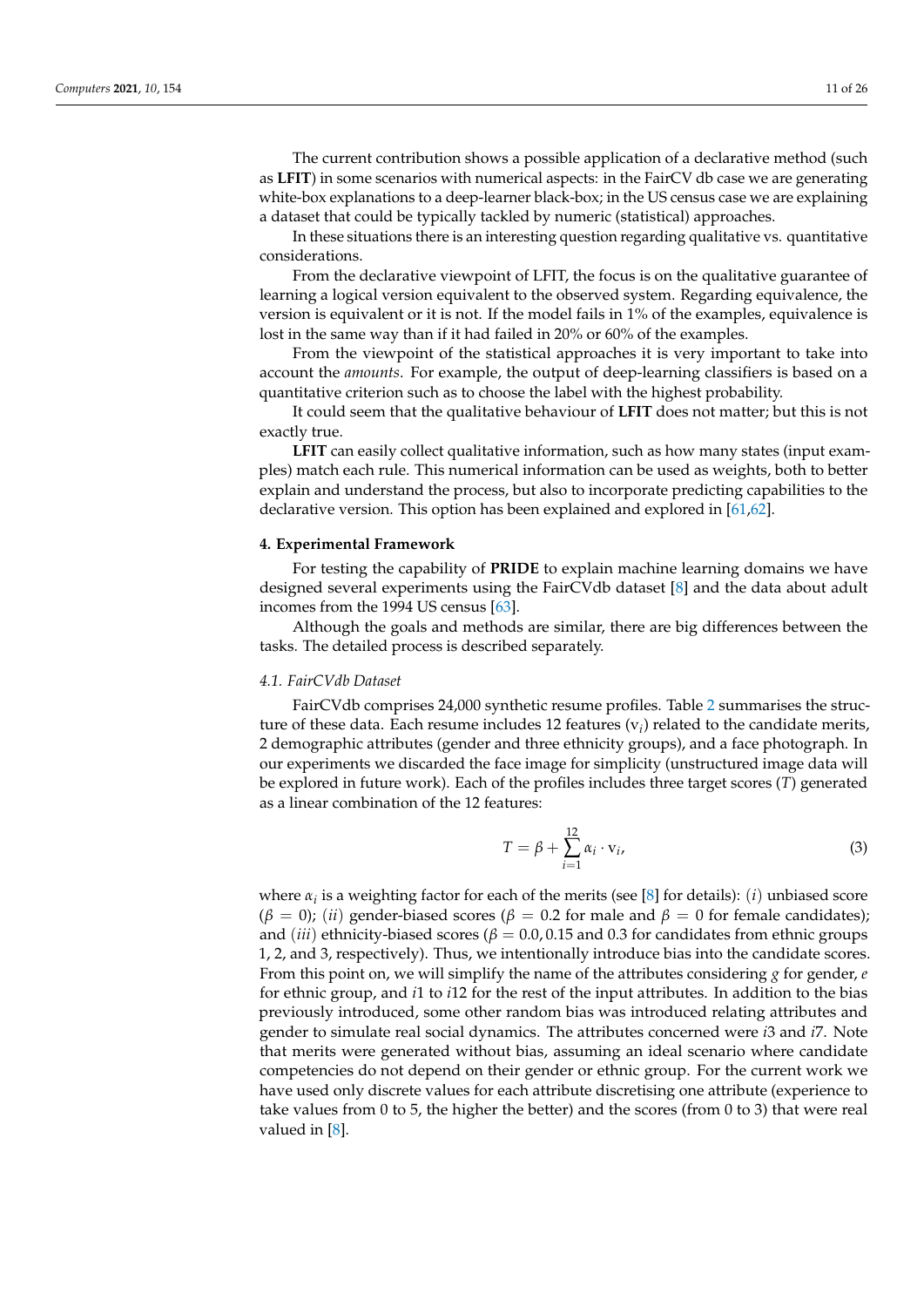| Meaning                           | Type | Codification    |
|-----------------------------------|------|-----------------|
| Ethnic group                      | D    | $\{0,1,2\}$     |
|                                   |      | $\{0,1\}$       |
| Education level                   | Ð    | $\{0, 1, , 5\}$ |
| Work experience                   |      | $\{0, 1, , 4\}$ |
| Time for being ready to start     | Ð    | $\{0, 1, , 5\}$ |
| Level of 8 possible languages     |      | $\{0,1,,3\}$    |
| Unbiased value assigned           |      | $\{0, 1, , 3\}$ |
| (Gender) biased value assigned    |      | $\{0, 1, , 3\}$ |
| (Ethnicity) biased value assigned |      | $\{0,1,,3\}$    |
|                                   |      |                 |

<span id="page-11-0"></span>**Table 2.** Names, values, and codification of the FairCVdb dataset. Attributes of type C take continuous real values and are uniformly discretised. Attributes of type D are discrete and are numerically coded from 0 to the maximum needed value. For all values the higher is considered the better.

Experimental Protocol: Towards Declarative Explanations

We have experimented with **PRIDE** on the FairCVdb dataset described in the previous section.

Figure [3](#page-11-1) shows names and explains the scenarios considered in our experiments. In [\[8\]](#page-23-7), researchers demonstrate that an automatic recruitment algorithm based on multimodal machine learning reproduces existing biases in the target functions even if demographic information was not available as input (see  $[8]$  for details). Our purpose in the experiments was to obtain a declarative explanation capable of revealing those biases.

<span id="page-11-1"></span>

**Figure 3.** Structure of the experimental tests. There are 4 datasets for analysing gender (named *g*) and ethnicity (*e*) bias separately. Apart from gender and ethnicity, there are 12 other input attributes (named from *i*1 to *i*12). There is a couple of (biased and unbiased) datasets for each one: gender and ethnicity. We have studied the input attributes by increasing complexity starting with *i*1 and *i*2 and adding one at each time. Thus, for each couple we considered 11 different scenarios (named from *s*1 to *s*11). This figure shows their structure ( $s_i$  is included in all  $s_j$  for which  $i < j$ ).

## *4.2. Adult Income Level Dataset*

In a second set of experiments, we considered a dataset about adult incomes extracted from the 1994 US census [\[63\]](#page-25-6). It contains a total of 48,842 entries with 14 attributes that describe the group of individuals represented by each entry. One of these attributes is the income level discretised to only highlight if it is high (>50k USD) or low (≤50k USD). Table [1](#page-7-0) summarises the structure of the dataset.

The dataset is usually split into training and testing subsets. Like in the first analysis on the FairCVdb dataset, we fed **PRIDE** with the complete dataset.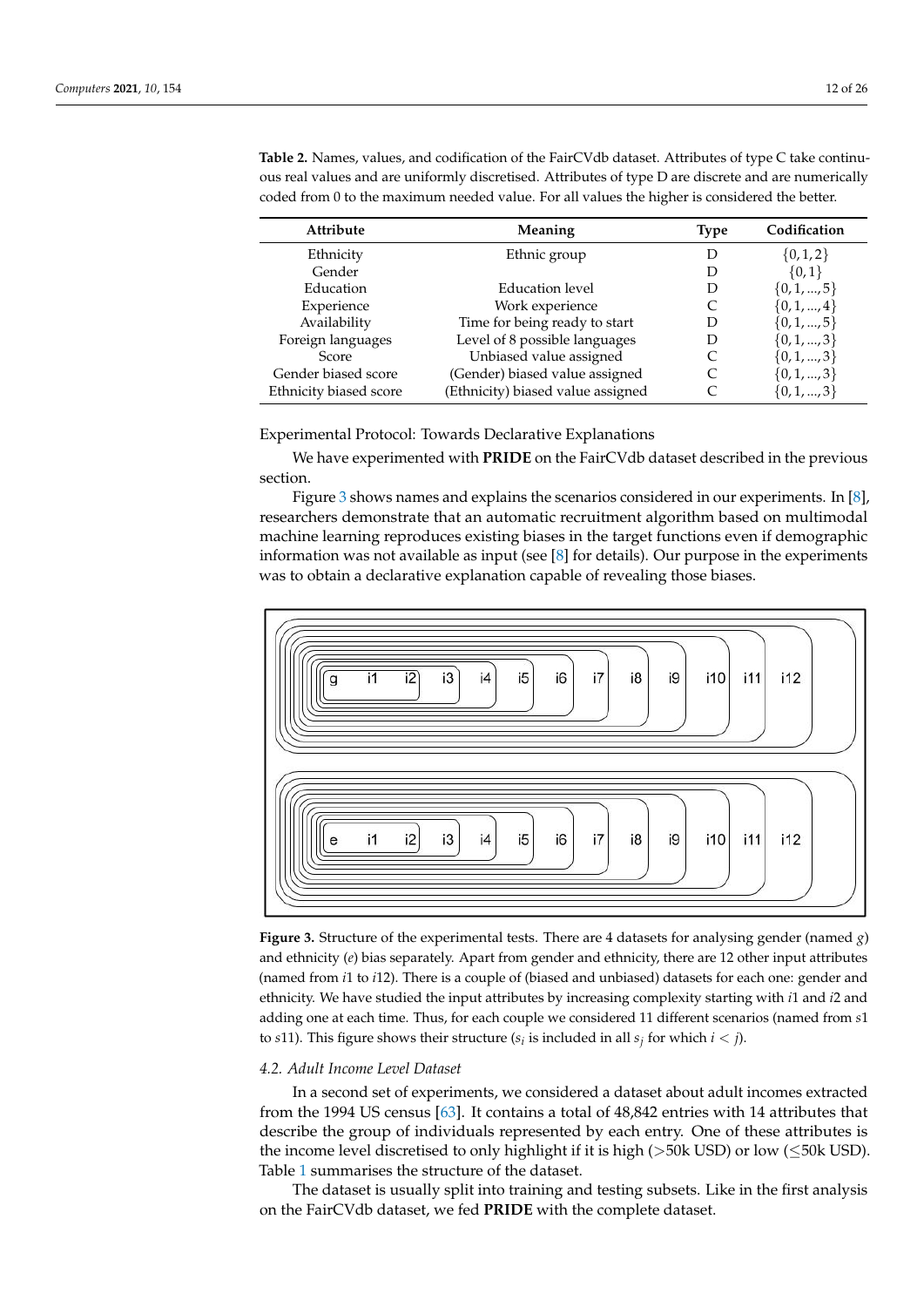Unlike the first set of experiments on FairCVdb, with the adult income dataset there was no guarantee that incomes are biased by attributes like gender or ethnicity. Another difference is that datasets taken from the US census are not synthetic; they collect information about real people. In addition, an unbiased version of the income level is not available. On the other hand, there is a common belief that the level of income is skewed by gender and ethnicity. The general intuition tells us that males are more likely to have higher incomes than females, and people of white ethnicity are more likely to have higher incomes than other ethnicities. The goal of this second set of experiments over the income

# Experiments Design

for this common belief.

We followed these steps:

- 1. To prepare the dataset for **PRIDE** by preprocessing:
	- Removing those entries with some unknown attribute. Only 45,222 entries remain after this step.
	- Discretising continuous attributes (those marked as continuous in Table [1\)](#page-7-0).

dataset was to check **PRIDE** expressiveness when trying to find a data-driven explanation

- 2. To get a logical version equivalent to the data to analyse the effect of the attribute *sex* considering the income level as a function of the other attributes.
- 3. To get a logical version equivalent to the data to analyse the effect of the attribute *ethnicity* considering the income level as a function of the other attributes.

## <span id="page-12-0"></span>**5. Results**

It is important to pay attention to the properties that the formal model under **LFIT** guarantees: the learned propositional logic theory is equivalent to the observed data, and the conditions of each clause (rule) are minimal. These properties allow for estimating the complexity of the observed data from the complexity of the learned theory—the simpler the dataset the simpler the theories. In the future, we would like to explore the possibility of defining some kind of complexity measure of the datasets from the complexity of the theories learned by **LFIT**. It could be something similar to Kolmogorov's compression complexity [\[64\]](#page-25-7).

Another important question to take into account when quantitatively analysing these results is the expressiveness of the **LFIT** models. Propositional logic excludes the use of variables. Although functional notation has been used (for example in *sex*(0)) each pair of functions and one specific value of its argument, represents a proposition ( $sex^0$  in our example). The use of variables by other declarative models, such as first-order logic, allows a more compact notation by grouping different values of the same attribute by means of a well defined variable. However, there is no trivial translation from one model to another. It is important to realise that this circumstance is an inherent characteristic of propositional logic that can not be overcome inside the propositional realm. It is true that more compact notations could be more readable and, hence, they can offer more easily understandable explanations. However, the increase of the readability of **LFIT** results by translating them into another model is out of the scope of the current contribution.

## *5.1. FairCVdb Dataset*

#### 5.1.1. Example of Declarative Explanation

Listing [5](#page-13-0) shows a fragment generated with the proposed methods for scenario *s*1 for gender-biased scores. We have chosen a fragment that fully *explains* how a CV is scored with the value three for Scenario 1. Scenario 1 takes into account the input attributes gender, education, and experience. The first clause (rule), for example, says that if the value of a CV for the attribute gender is 1 (female), for education is 5 (the highest), and for experience is 3, then this CV receives the highest score (3).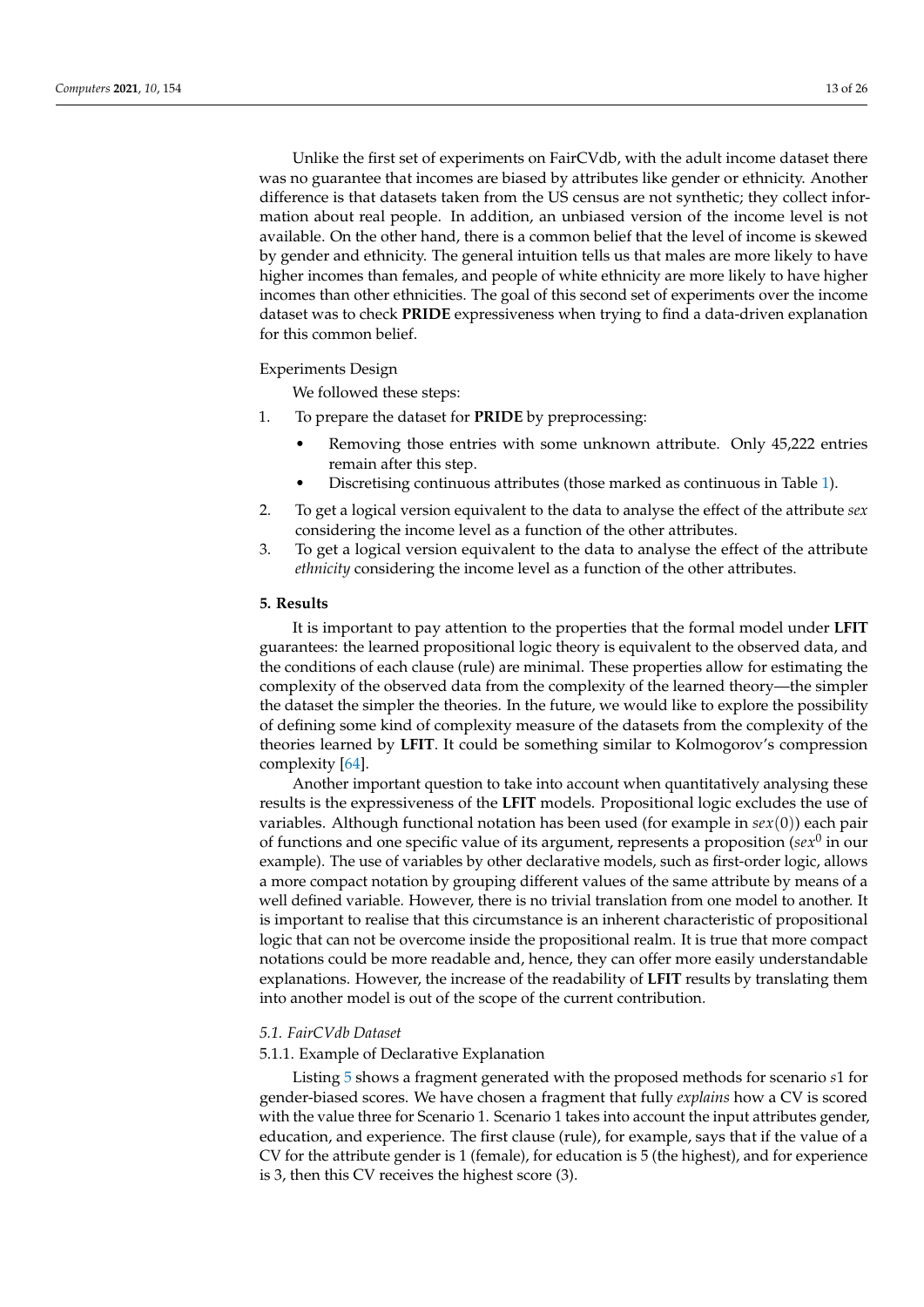The resulting explanation is a propositional logic fragment equivalent to the classifier for the data. It can also be understood as a set of rules with the same behavior. From the viewpoint of explainable AI, this resulting fragment can be understood by an expert in the domain and used to generate new knowledge about the scoring of CVs.

<span id="page-13-0"></span>**Listing 5.** Fragment of explanation for scoring 3.

```
scores(3):- gender(1), education(5), experience(3).
scores(3) :- education(4), experience(3).
```
## 5.1.2. Quantitative Summary of the Results

In this section, a quantitative summary of the results is discussed. The total number of rules and the frequency of each attribute are shown. In order to compare the influence of each attribute, their normalised frequencies with respect to the total number of rules are also shown.

Tables [3](#page-13-1) and [4](#page-13-2) show the number of rules and the absolute frequency of each attribute in the rules when comparing ethnicity biased and unbiased datasets.

<span id="page-13-1"></span>**Table 3.** Frequency of the first attributes when explaining ethnicity biases.

|                |      |      | i2   |      | 14   | i5   | 16   |
|----------------|------|------|------|------|------|------|------|
| Ethnic bias    | 3221 | 3648 | 2802 | 1789 | 2951 | 3300 | 1520 |
| No ethnic bias | 1682 | 2398 | 1822 | 1065 | 1846 | 2032 | 1023 |

<span id="page-13-2"></span>**Table 4.** Frequency of the last attributes when explaining ethnicity biases.

|                |      | i8   | i9   | i10  | i11 | 112 | $\#Rules$ |
|----------------|------|------|------|------|-----|-----|-----------|
| Ethnic bias    | 1449 | 1404 | 1214 | 1044 | 870 | 652 | 7886      |
| No ethnic bias | 892  | 875  | 805  | 683  | 544 | 397 | 2732      |

Tables [5](#page-13-3) and [6](#page-13-4) show the number of rules and the absolute frequency of each attribute in the rules when comparing gender biased and unbiased datasets.

|                |      |      |      |      | 14   | 15   |     |
|----------------|------|------|------|------|------|------|-----|
| Gender bias    | 1150 | 2164 | 1671 | 1006 | 1642 | 1830 | 884 |
| No gender bias | 992  | 1943 | 1524 | 861  | 1445 | 1663 | 832 |

<span id="page-13-3"></span>**Table 5.** Frequency of the first attributes when explaining gender biases.

<span id="page-13-4"></span>**Table 6.** Frequency of the last attributes when explaining gender biases.

|                |     | i8  | i9  | i10 | i11 | i12 | $\#Rules$ |
|----------------|-----|-----|-----|-----|-----|-----|-----------|
| Gender bias    | 874 | 807 | 681 | 630 | 537 | 347 | 2449      |
| No gender bias | 714 | 714 | 633 | 557 | 470 | 320 | 2200      |

In order to compare the effect of each attribute, their normalised frequencies (with respect to the number of rules) are also shown in Figure [4](#page-14-0) (when studying ethnicity biases) and in Figure [5](#page-14-1) (for gender biases).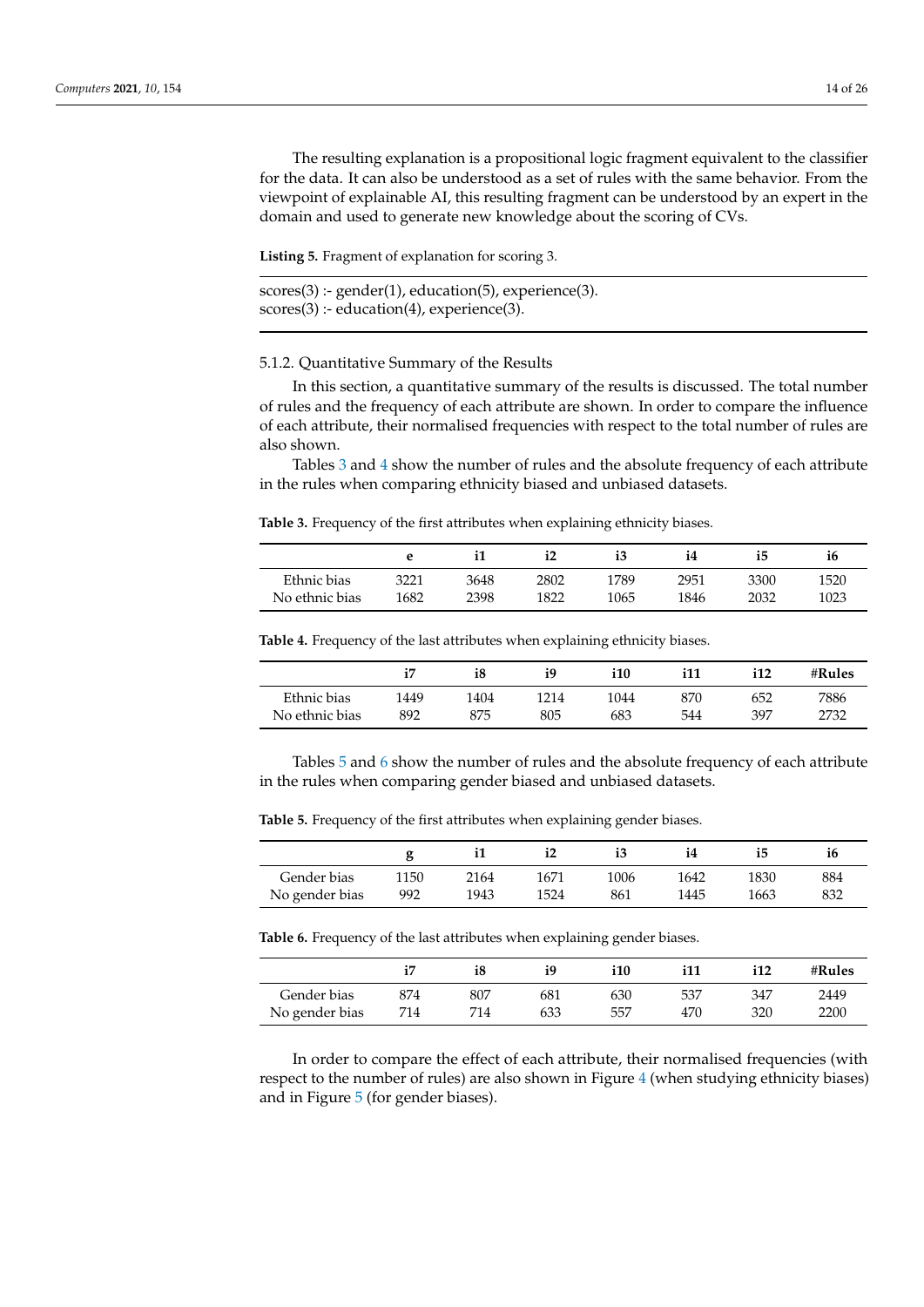<span id="page-14-0"></span>

**Figure 4.** Normalised frequency of attributes when studying ethnic biases.

<span id="page-14-1"></span>

**Figure 5.** Normalised frequency of attributes when studying gender biases.

# 5.1.3. Quantitative Identification of Biased Attributes in Rules

Our quantitative results are divided in two parts. The first part is based on the fact that, in the biased experiments, if *gender*(0) appears more frequently than *gender*(1) in the rules, then that would lead to higher scores for *gender*(0). In the second quantitative experimental part we will show the influence of bias in the distribution of attributes.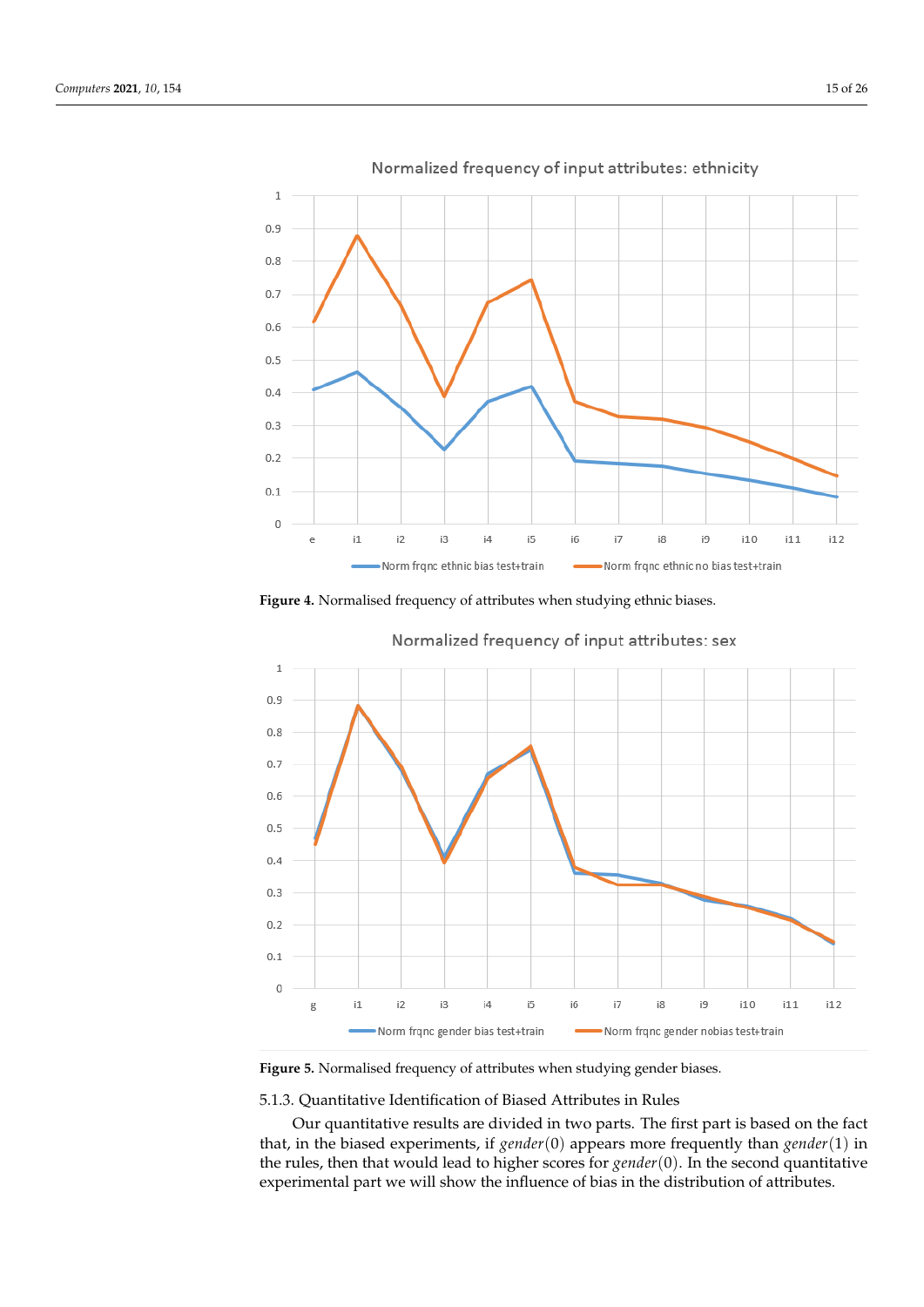.

$$
S = \{ R | R \in P \land v_0^{val_0^i} \in h(R) \land v_1^{val_1^j} \in b(R) \}
$$

Then we have: *PW*  $v_1^{val_1^j}$  $(v_0^{val_0^0}) = |S|$ . A more accurate *PW* could be defined, for

example, by setting different weights for rules with different lengths. For our purpose, the frequency is enough. In our analysis, the number of examples for compared scenarios are consistent.

Depending on *PW*, we define global weight *GW* as follows. For any program *P* and  $v_1^{val_1^j}$ , we have:  $GW$  $v_1^{val_1^j}$  $=\sum_{val_0^i \in val_0} PW$  $v_1^{val_1^j}$  $(v_0^{val_0^i}) \cdot val_0^i$ . The *GW*  $v_1^{val_1^j}$ is a weighted addition of all the values of the output, and the weight, in our case, is the value of scores.

This analysis was performed only on scenario *s*11, comparing unbiased and genderand ethnicity-biased scores. We have observed a similar behavior of both parameters: partial and global weights. In unbiased scenarios, the distributions of the occurrences of each value could be considered statistically the same (between *gender(0)* and *gender(1)* and among *ethnicity(0)*, *ethnicity(1)* and *ethnicity(2)*). Nevertheless, in biased datasets the occurrences of *gender(0)* and *ethnic(0)* for higher scores are significantly higher. The maximum difference even triplicates the occurrence of the other values.

For the global weights, for example, the maximum differences in the number of occurrences, without and with bias respectively, for higher scores expressed as % increases from 48.8% to 78.1% for *gender(0)*, while for *gender(1)* decreases from 51.2% to 21.9%. In the case of *ethnicity*, it increases from 33.4% to 65.9% for *ethnic(0)*, but decreases from 33.7% to 19.4% for *ethnic(1)* and from 32.9% to 14.7% for *ethnic(2)*.

## 5.1.4. Quantitative Identification of the Distribution of Biased Attributes

We now define  $freq_{p_1}(a)$  as the frequency of attribute  $a$  in  $P_1$ . The normalised percentage for input *a* is:  $NP_{p_1}(a) = \frac{freq_{p_1}(a)}{\sum_{x \in input} freq_{p_1}(x)}$  and the percentage of the absolute increment for each input from unbiased experiments to its corresponding biased ones is defined as:  $AIP_{p_1,p_2}(a) = (freq_{p_1}(a) - freq_{p_2}(a))/freq_{p_2}(a)$ .

In this approach we have taken into account all scenarios (from *s*1 to *s*11) for both *gender* and *ethnicity*.

We have observed that for both parameters the only attributes that consistently increase their values are *gender* and *ethnicity* comparing unbiased and gender/ethnicitybiased scores. Figures [6](#page-16-0) and [7](#page-16-1) show *AIPus*1−11,*ebs*1−<sup>11</sup> for each attribute, that is, their values comparing unbiased and ethnic-biased scores for all scenarios from *s*1 to *s*11. It is clear that the highest values correspond to the attribute *ethnicity*.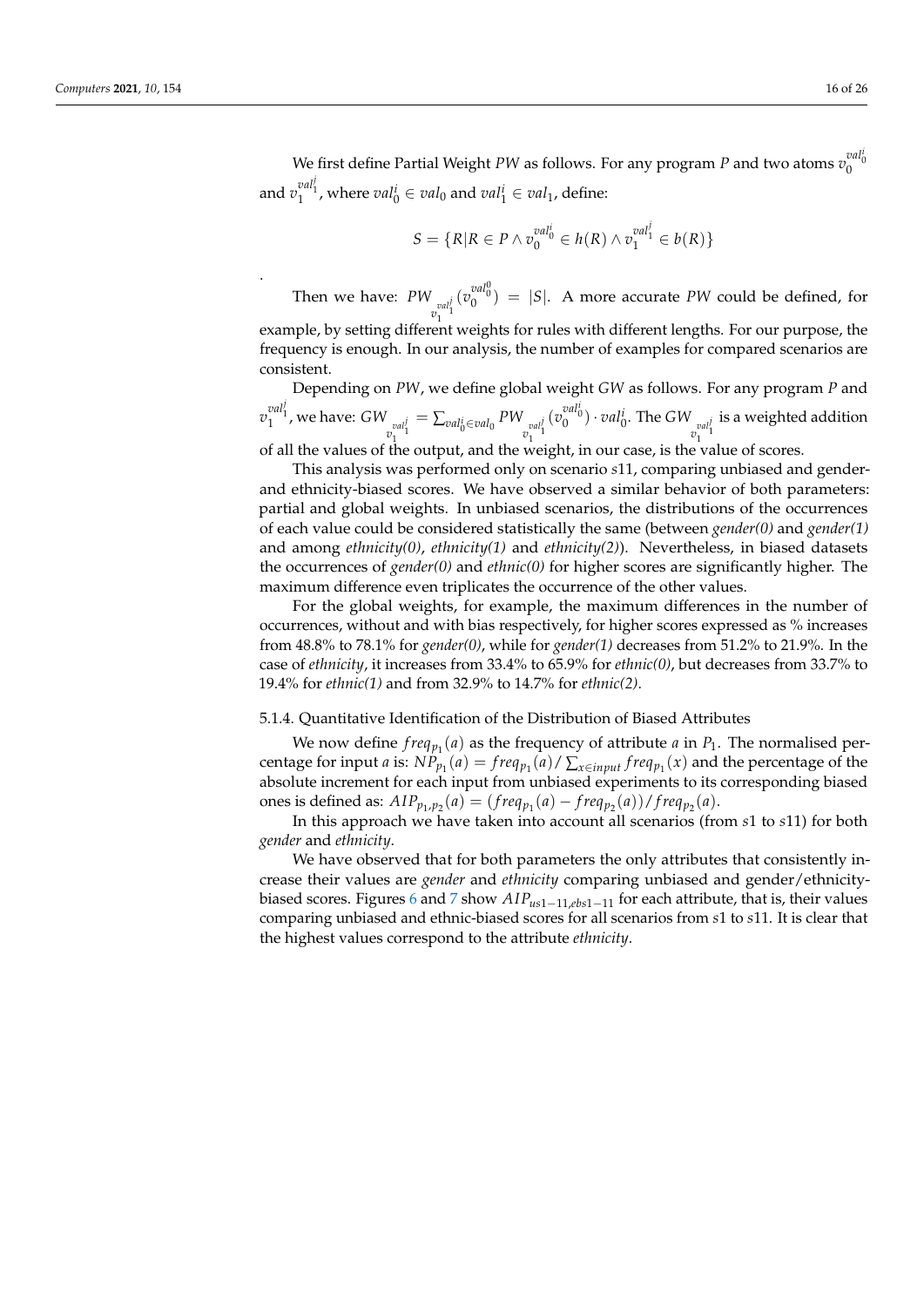<span id="page-16-0"></span>

**Figure 6.** Percentage of the absolute increment (comparing scores with and without bias for ethnicity) of each attribute for scenarios s1, s2, s3, s4, s5 and s6 (*AIPus*1−6,*ebs*1−<sup>6</sup> ). The graphs link the points corresponding to all the input attributes considered in each scenario.

<span id="page-16-1"></span>



Something similar happens for gender. Figures [8](#page-17-0) and [9](#page-17-1) show *AIPus*1−11,*gbs*1−<sup>11</sup> for each attribute when studying gender-biased scores. It is worth mentioning that some differences exist in scenarios *s*9, *s*10, and *s*11, regarding attributes *i*3 and *i*7. These apparent anomalies are explained by the random bias introduced in the datasets in order to relate these attributes with gender when the score is biased. Figure [10](#page-18-0) shows  $NP_{s11}$  for all attributes. This clearly shows the small relevance of attributes *i*3 and *i*7 in the final biased score. As is highlighted elsewhere, this capability of **PRIDE** to identify random indirect perturbations of other attributes in the bias is a relevant achievement of our proposal.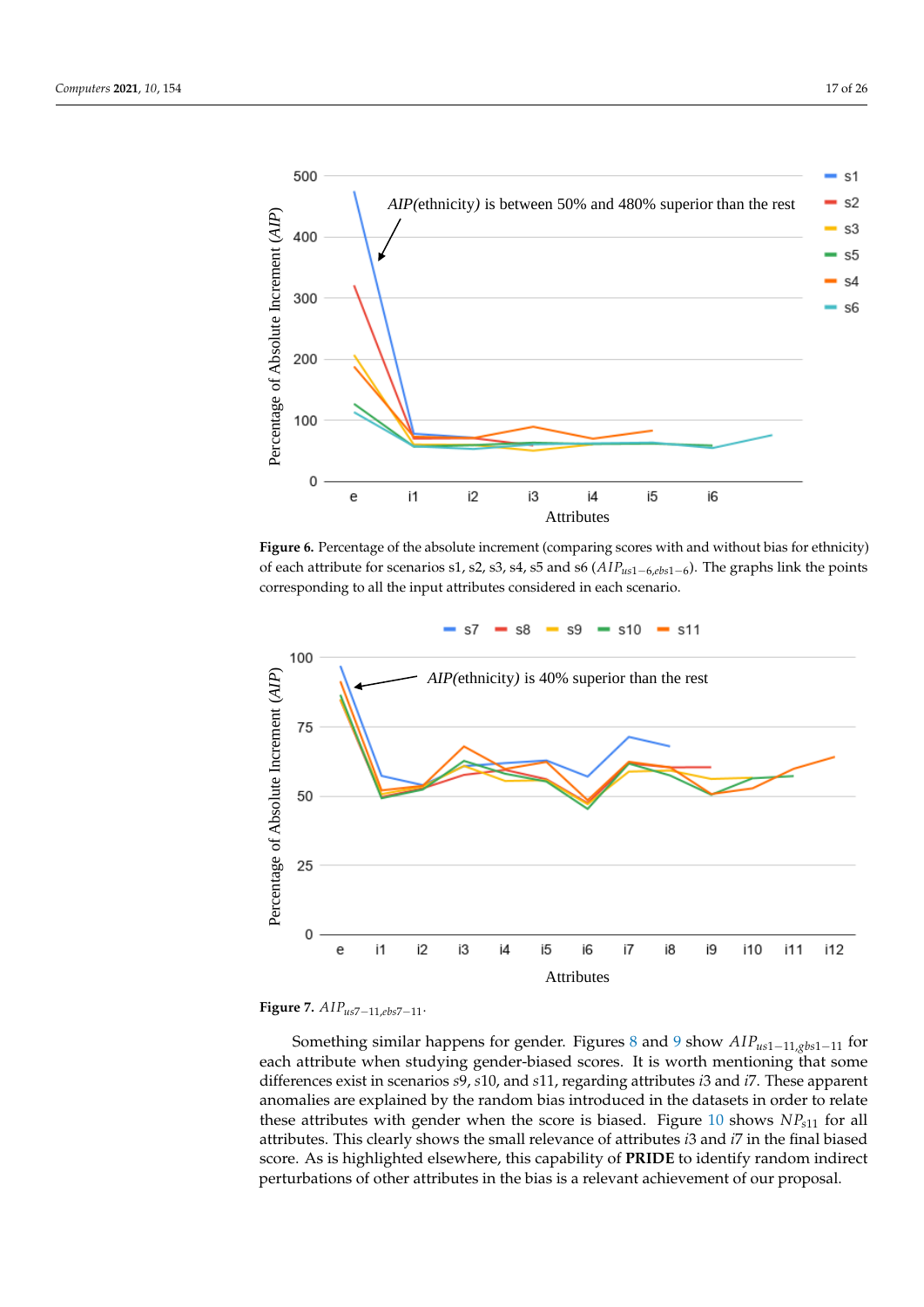<span id="page-17-0"></span>

<span id="page-17-1"></span>**Figure 8.** *AIPus*1−6,*ebs*1−<sup>6</sup> .



**Figure 9.** *AIPus*7−11,*gbs*7−11.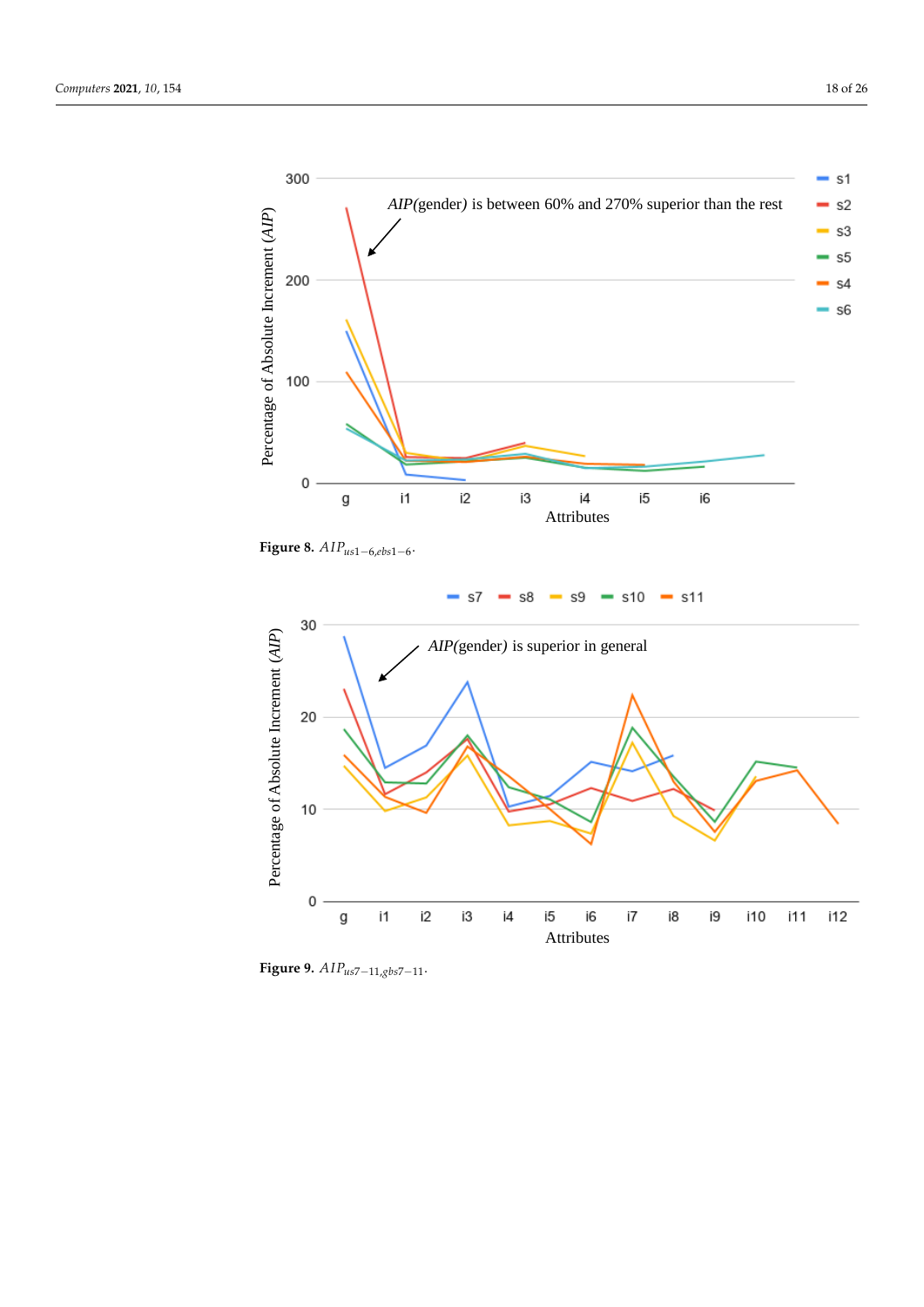<span id="page-18-0"></span>

**Figure 10.** Normalised percentage of frequency in scenario s11 of each attribute: g, i1 to i11 (*NPs*11). No bias (blue), gender-biased scores (red).

### *5.2. Adult Income Level Dataset*

A quantitative summary of the dataset can be found in the next paragraphs. Tables [7](#page-18-1) and [8](#page-18-2) show the frequency of each attribute when studying ethnicity biases.

<span id="page-18-1"></span>**Table 7.** Frequency of the first attributes when explaining ethnicity bias.

|        | #Rules |      |      |      |      | Age Workclass Education ed.# Civil-Status Occu. |      |
|--------|--------|------|------|------|------|-------------------------------------------------|------|
| ethnc. | 7948   | 5478 | 4612 | 7007 | 6902 | 3737                                            | 5860 |

<span id="page-18-2"></span>**Table 8.** Frequency of the last attributes when explaining ethnicity bias.

|        | Relationship Ethnc/Sex Cap-Gain Cap-Loss h/Week Country |      |       |     |      |     |
|--------|---------------------------------------------------------|------|-------|-----|------|-----|
| ethnc. | 1656                                                    | 1263 | - 374 | 813 | 1605 | 554 |

Tables [9](#page-18-3) and [10](#page-18-4) show the frequency of each attribute when studying gender biases.

<span id="page-18-3"></span>**Table 9.** Frequency of the first attributes when explaining gender bias.

|        | #Rules    |      |      |      |      | Age Workclass Education ed.# Civil-Status Occu. |      |
|--------|-----------|------|------|------|------|-------------------------------------------------|------|
| gender | $-1$ 7735 | 5353 | 4522 | 6821 | 6633 | 3696                                            | 5634 |

<span id="page-18-4"></span>**Table 10.** Frequency of the last attributes when explaining gender biases.

|        | Relationship Ethnc/Sex Cap-Gain Cap-Loss h/Week Country |     |     |     |      |     |
|--------|---------------------------------------------------------|-----|-----|-----|------|-----|
| gender | 1620                                                    | 478 | 374 | 832 | 1685 | 810 |

Figure [11](#page-19-0) shows the normalised frequency of these attributes. It is easy to check that LFIT catches the structure of the dataset because there are no significative differences when excluding gender or ethnicity to study their biases. It is also interesting to mention that these attributes do not contribute the most to income level.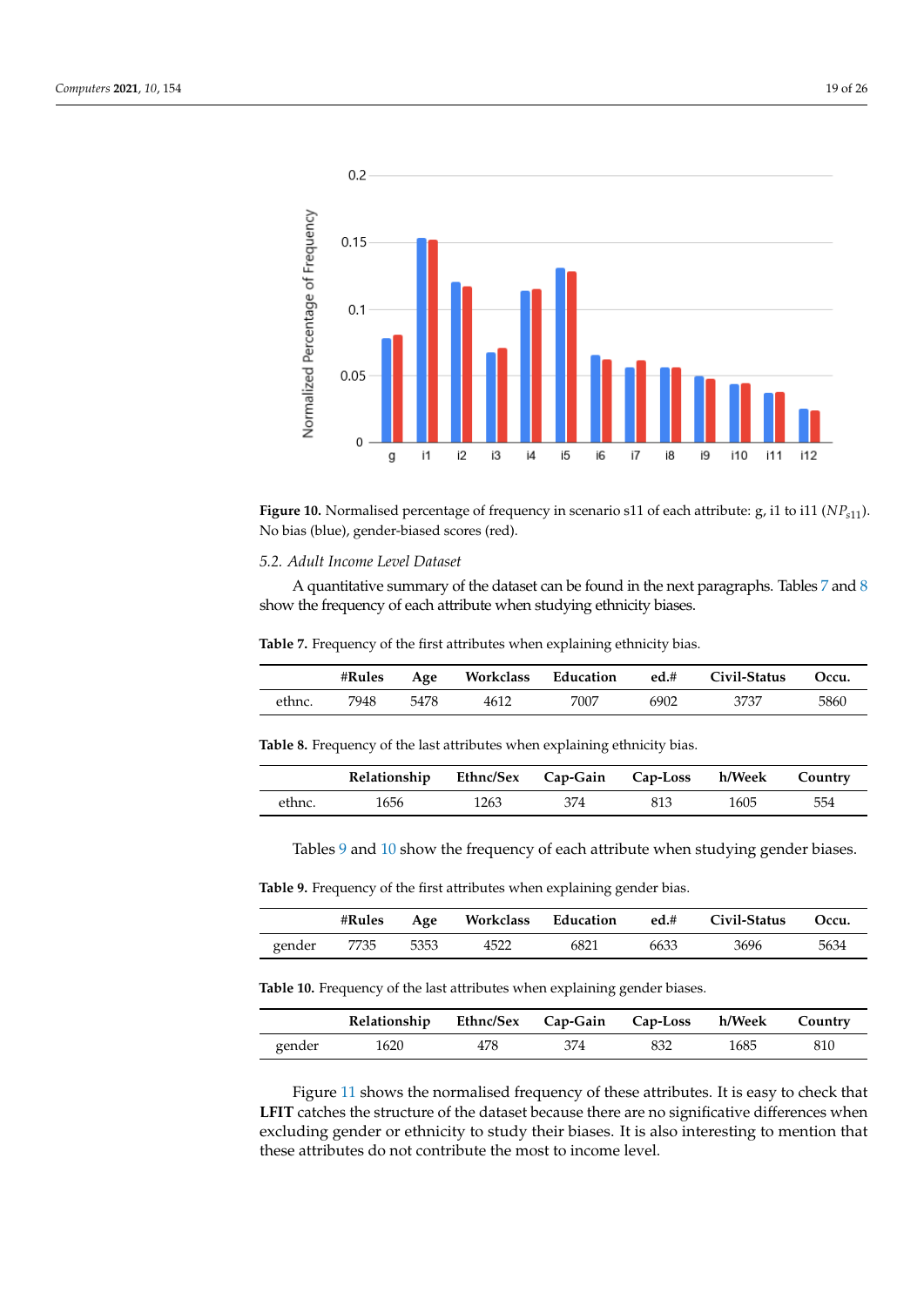<span id="page-19-0"></span>



Due to the circumstances described in previous sections the goals and analysis on this dataset are simpler than on FairCVdb.

In this case, it was enough to study the clauses of the learned program and compute the normalised frequency of the different values of the attributes *ethnicity* and *sex* with respect to the total amount of entries and compare the proportion of *class(0)* and *class(1)*. The results are shown in Figures [12](#page-20-1) and [13.](#page-20-2)

In both cases, blue color is used for *class(0)* and red for *class(1)*. Their frequency normalised with respect to the total amount of entries are put together to compare them.

This simple initial experiment shows that the propositional logic theory learnt by **PRIDE** supports and explains the common belief about the relationship among *sex* (idem. *ethnicity*) and higher income level:

- *Ethnicity*: Figure [12](#page-20-1) shows that the logical theory contains clauses to explain that people of white ethnicity *ethnicity(0)* get higher incomes than other ethnicities.
- *Sex*: Figure [13](#page-20-2) shows that the logical theory contains clauses to explain that males *sex(1)* get higher incomes than females.

Table [11](#page-19-1) shows the frequency of values of ethnicity and their effect on income. It is easy to draw the same conclusions explained before. The same happens with respect to gender as Table [12](#page-20-3) shows.

<span id="page-19-1"></span>**Table 11.** Frequency of the different values of ethnicity and their effect on income level.

|          | ethnc(0) | ethnc(1) | ethnc(2) | ethnc(3) | ethnc $(4)$ |
|----------|----------|----------|----------|----------|-------------|
| class(0) | 452      |          | 14       | 16       | 132         |
| class(1) | 334      | 84       | 23       | 10       | 127         |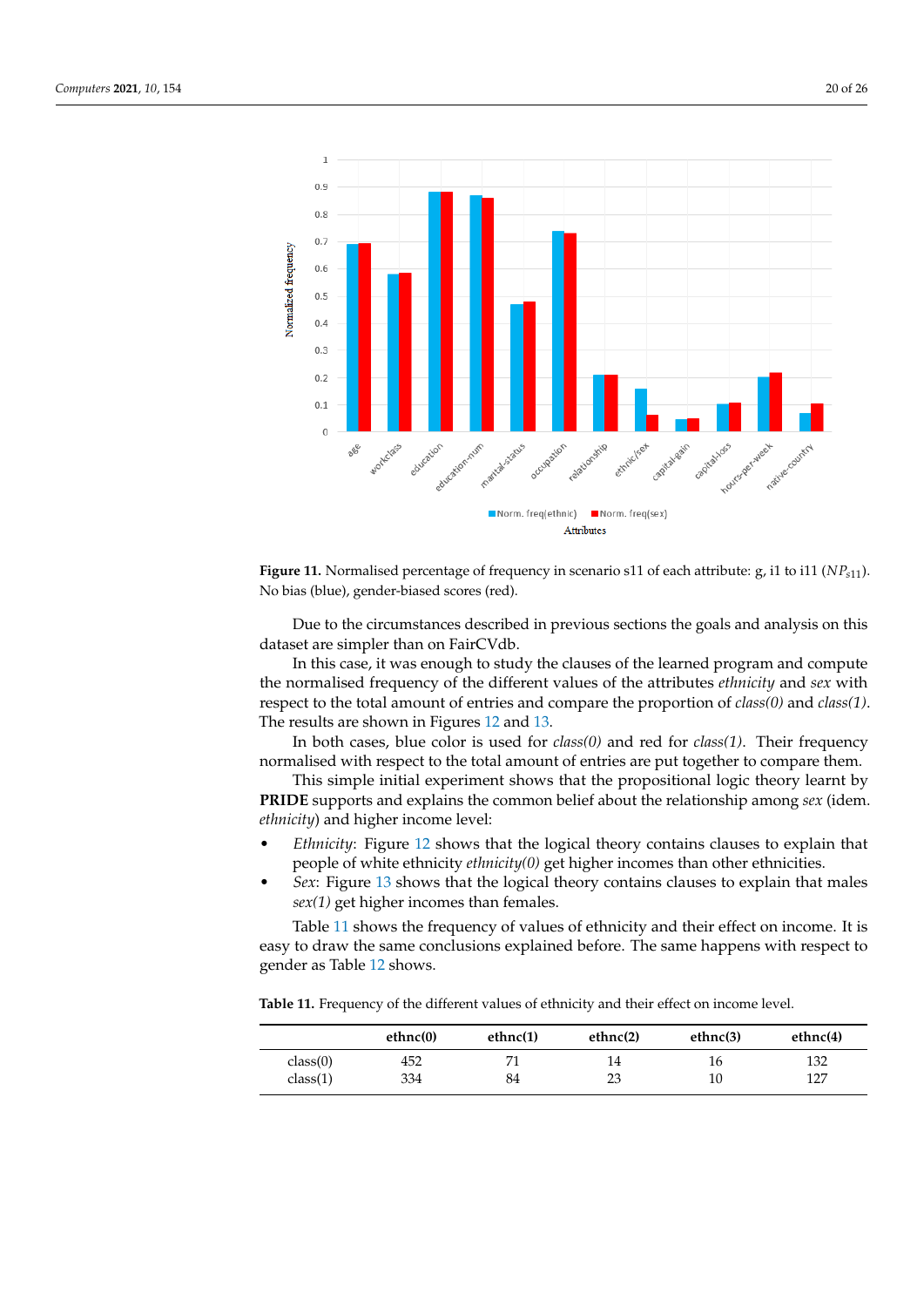<span id="page-20-1"></span>

<span id="page-20-3"></span>**Table 12.** Frequency of the different values of sex and their effect on income level.

**Figure 12.** The normalised frequency of different *ethnicity* and *income*.

<span id="page-20-2"></span>

**Figure 13.** The normalised frequency of different *sex* and *income*.

# <span id="page-20-0"></span>**6. Discussion**

After running the experiments described in the previous sections we can extract the following conclusions.

• **PRIDE can** *explain* **algorithms learnt by neural networks.** The theorems that support the characteristics of PRIDE allow *a set of propositional clauses logically equivalent to the systems* observed when facing the input data provided. In addition, *each proposition has a set of conditions that is minimum*. Thus, regarding the FairCVdb case, once the scorer is learnt, PRIDE translates it into a logical equivalent program. This program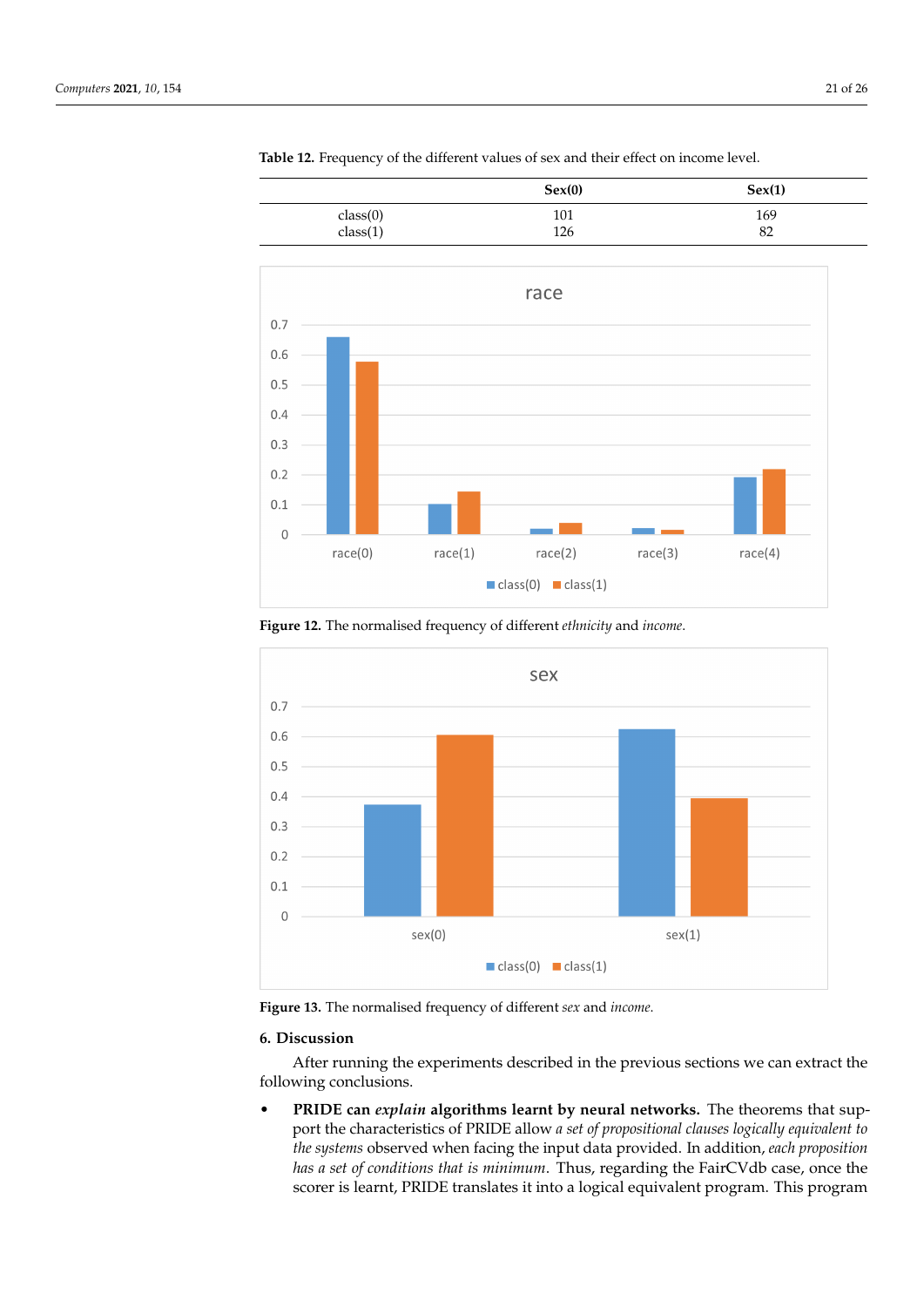is a list of clauses like the one shown in Listing [5.](#page-13-0) Logical programs are declarative theories that explain the knowledge on a domain.

- **PRIDE can** *explain* **what happens in a specific domain.** Our experimental results discover these characteristics of the domain:
	- **–** *Insights into the structure of the FairCVd dataset*. We have seen (and further confirmed with the authors of the datasets) characteristics of the datasets, e.g., (1) *All attributes are needed for the score*. We have learnt the logical version of the system starting from only two input attributes and including one additional attribute at a time and only reached an accuracy of 100% when taking into account all of them. This is because removing some attributes generates indistinguishable CVs (all the remainder attributes have the same value) with different scores (that correspond to different values in some of the removed attributes). (2) *Gender and ethnicity are not the most relevant attributes for scoring*: The number of occurrences of these attributes is much smaller than others in the conditions of the clauses of the learnt logical program. (3) While trying to catch the biases we have discovered that *some attributes seem to increase their relevance when the score is biased*. For example, the competence in some specific languages (attribute i7) seems to be more relevant when the score has gender bias. After discussing with the authors of the datasets, they confirmed a random perturbation of these languages into the biases, that explained our observations.
	- **–** *Biases in the training FairCVdb datasets were detected.* We have analysed the relationship between the scores and the specific values of the attributes used to generate the biased data. We have proposed a simple mathematical model based on the *effective weights* of the attributes that concludes that higher values of the scores correspond to the same specific values of gender (for gender bias) and ethnic group (for ethnicity bias). On the other hand, we have performed an exhaustive series of experiments to analyse the increase of the presence of the gender and ethnicity in the conditions of the clauses of the learnt logical program (comparing the unbiased and biased versions).
	- **–** *Insights into the structure of dataset about the adult income from the US census*. In this case, there is no unbiased version to compare with, as in the FairCVdb dataset. In addition, we do not have any machine learning approach to be considered for the black-box explanation. Nevertheless, there exists a common belief about the presence of biases (gender and ethnicity) in the income level. **PRIDE** has been used considering the dataset itself as a black-box, understanding the income level as a function of the other attributes. We have obtained a logic theory that supports this common belief.

Our overall conclusion is that in scenarios in which opaque (black-box) machine learning techniques have been used; **LFIT**, and in particular **PRIDE**, are able to offer explanations to the algorithm learnt in the domain under consideration. The resulting explanation is, as well, expressive enough to catch training biases in the models learnt with neural networks.

In those cases in which there is no machine learner to compare with, **PRIDE** is still able to explain the structure of the datasets considering themselves as the black-box that has to be explained.

# <span id="page-21-0"></span>**7. Further Research Lines**

- **Increasing understandability.** Two possibilities could be considered in the future: (1) to *ad hoc* post-process the learned program for translating it into a more abstract form, or (2) to increase the expressive power of the formal model that supports the learning engine using, for example, ILP based on first-order logic.
- **Adding predictive capability. PRIDE** is actually not aimed to predict but to explain (declaratively) by means of a digital twin of the observed systems. Nevertheless, it is not really complicated to extend **PRIDE** functionality to predict. It should be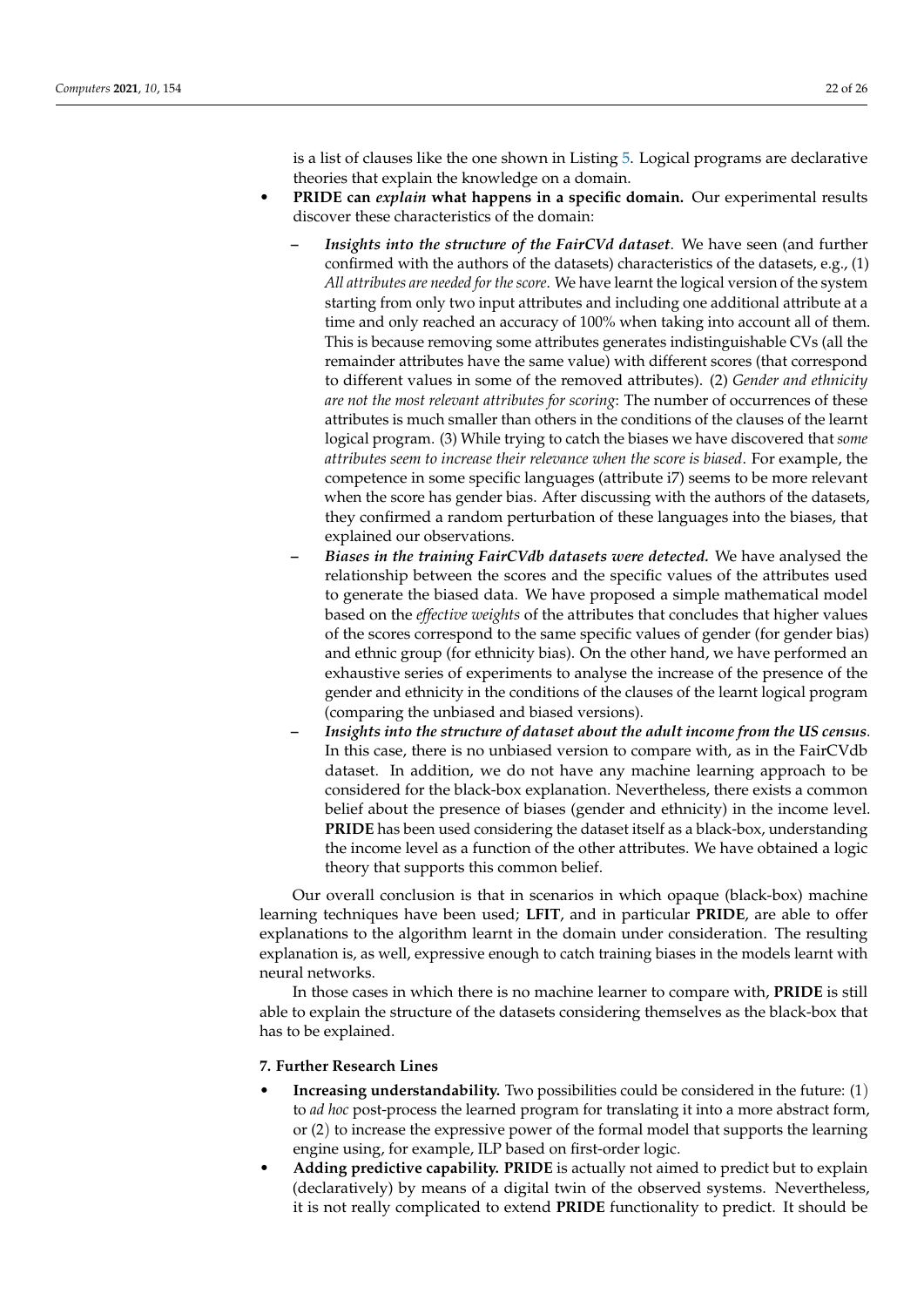necessary to change the way in which the result is interpreted as a logical program: mainly by adding mechanisms to chose the most promising rule when more than one is applicable.

Our plan is to test an extended-to-predict **PRIDE** version to this same domain and compare the result with the classifier generated by deep learning algorithms.

- **Handling numerical inputs.** [\[8\]](#page-23-7) included as input the images of the faces of the owners of the CVs. Although some variants to **PRIDE** are able to cope with numerical signals, the huge amount of information associated with images implies performance problems. Images are a typical input format in real deep learning domains. We would like to add some automatic pre-processing steps for extracting discrete information (such as semantic labels) from input images. We are motivated by the success of systems with similar approaches but different structure like [\[65\]](#page-25-8).
- **Generating and combining multiple explanations.** The present work has explored a way to provide a single human-readable explanation of the behavior of an AI model. An extension we have in mind is generating multiple explanations by different complementary methods and parameters of those methods and then generating a combined explanation [\[66](#page-25-9)[,67\]](#page-25-10).
- **Explaining AI vulnerabilities.** Another extension of the presented work is towards explaining unexpected behaviors and vulnerabilites of given AI systems, e.g., against potential attacks [\[68\]](#page-25-11) like manipulated input data [\[69\]](#page-25-12).
- **Measuring the accuracy and performance of the explanations.** As far as the authors know, there is no standard procedure to evaluate and compare different explainability approaches. We will incorporate in future versions some formal metric.
- **Analysing other significant problems where non-explainable AI is now the common practice for good explanations.** The scenario studied here (automatic tools for screening in recruitment and estimating the income level based on demographic information) are only two of the many application areas where explanations of the action of AI systems are really needed. Other areas that will significantly benefit from this kind of approaches are e-learning [\[70\]](#page-25-13), e-health [\[71,](#page-25-14)[72\]](#page-25-15), and other human-computer interaction applications [\[73](#page-25-16)[,74\]](#page-25-17).
- **Proposing metrics for the complexity of the datasets.** Due to the formal properties that the general **LFIT** model gives to the learned theories, the complexity of the original data could be estimated from the complexity of the propositional logic equivalent theory. This approach is inspired by some implementations of Kolmogorov's complexity by means of file compressors [\[64\]](#page-25-7).

**Author Contributions:** A.O. and M.d.l.C.: writing of the whole contribution; A.O., J.F. and C.L.A.: main supervision of the research; M.d.l.C. and Z.W.: experiments design and execution, results processing; J.F., A.O. and M.d.l.C.: review of the complete paper; J.F. and A.M.: datasets and numerical approaches; C.L.A. and T.R.: theoretical foundation; T.R.: implementation, formal description, writing and supervision of LFIT sections. All authors have read and agreed to the published version of the manuscript.

**Funding:** This research was funded by projects: PRIMA (H2020-MSCA-ITN-2019-860315), TRESPASS-ETN (H2020-MSCA-ITN-2019-860813), IDEA-FAST (IMI2-2018-15-853981), BIBECA (RTI2018-101248- B-I00 MINECO/FEDER), and RTI2018-095232-B-C22 MINECO.

**Institutional Review Board Statement:** Not applicale.

**Informed Consent Statement:** Not applicable.

**Data Availability Statement:** FairCVdb can be found in [https://github.com/BiDAlab/FairCVtest,](https://github.com/BiDAlab/FairCVtest) accessed on 3 November 2021, US 1994 census income level dataset is available in [https://www.](https://www.census.gov/en.html) [census.gov/en.html,](https://www.census.gov/en.html) accessed on 3 November 2021.

**Acknowledgments:** This work was supported by projects: PRIMA (H2020-MSCA-ITN-2019-860315), TRESPASS-ETN (H2020-MSCA-ITN-2019-860813), IDEA-FAST (IMI2-2018-15-853981), BIBECA (RTI2018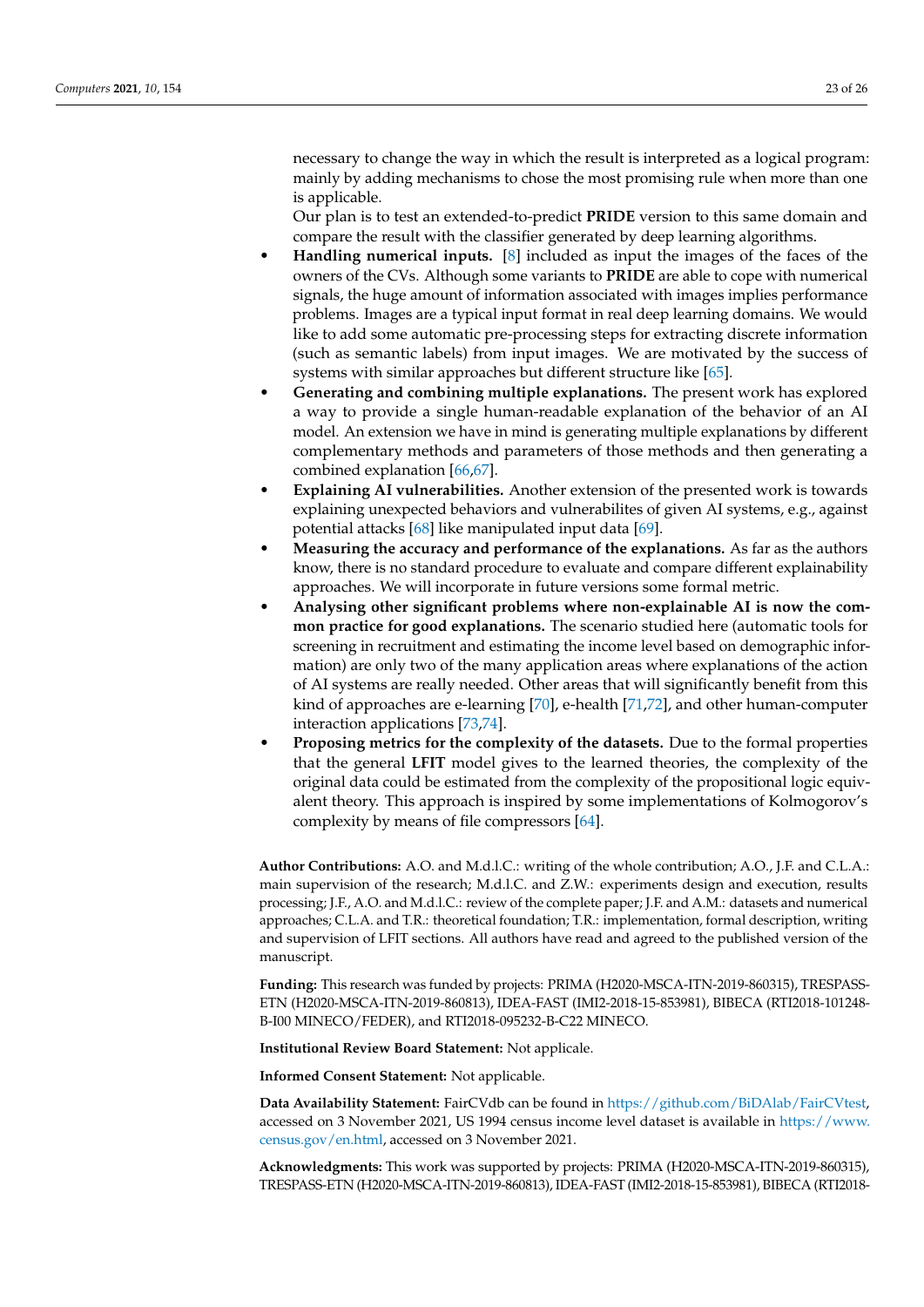101248-B-I00 MINECO/FEDER), RTI2018-095232-B-C22 MINECO, PLeNTaS project PID2019-111430RB-I00 MINECO; and also by *Pays de la Loire* Region through RFI Atlanstic 2020.

**Conflicts of Interest:** The authors declare no conflict of interest.

# **References**

- <span id="page-23-0"></span>1. Senior, A.; Vanhoucke, V.; Nguyen, P.; Sainath, T. Deep neural networks for acoustic modeling in speech recognition. *IEEE Signal Process. Mag.* **2012**, *29*, 82–97.
- <span id="page-23-1"></span>2. Deng, J.; Dong, W.; Socher, R.; Li, L.J.; Li, K.; Fei-Fei, L. ImageNet: A Large-Scale Hierarchical Image Database. In Proceedings of the 2009 IEEE Conference on Computer Vision and Pattern Recognition, Miami, FL, USA, 20–25 June 2009.
- <span id="page-23-2"></span>3. Wu, Y.; Schuster, M.; Chen, Z.; Le, Q.V.; Norouzi, M.; Macherey, W.; Klingner, J. Google's neural machine translation system: Bridging the gap between human and machine translation. *arXiv* **2016**, arXiv:1609.08144.
- <span id="page-23-3"></span>4. Rahwan, I.; Cebrian, M.; Obradovich, N.; Bongard, J.; Bonnefon, J.F.; Breazeal, C.; Crandall, J.W. ; Christakis, N.A.; Couzin, I.D.; Jackson, M.O.; et al. Machine behaviour. *Nature* **2019**, *568*, 477–486. [\[CrossRef\]](http://doi.org/10.1038/s41586-019-1138-y) [\[PubMed\]](http://www.ncbi.nlm.nih.gov/pubmed/31019318)
- <span id="page-23-4"></span>5. Serna, I.; Morales, A.; Fierrez, J.; Cebrian, M.; Obradovich, N.; Rahwan, I. Algorithmic Discrimination: Formulation and Exploration in Deep Learning-based Face Biometrics. In Proceedings of the AAAI Workshop on Artificial Intelligence Safety (SafeAI), New York, NY, USA, 7 February 2020.
- <span id="page-23-5"></span>6. Tome, P.; Vera-Rodriguez, R.; Fierrez, J.; Ortega-Garcia, J. Facial Soft Biometric Features for Forensic Face Recognition. *Forensic Sci. Int.* **2015**, *257*, 171–284. [\[CrossRef\]](http://dx.doi.org/10.1016/j.forsciint.2015.09.002) [\[PubMed\]](http://www.ncbi.nlm.nih.gov/pubmed/26454196)
- <span id="page-23-6"></span>7. Loyola-Gonzalez, O.; Ferreira, E.F.; Morales, A.; Fierrez, J.; Medina-Perez, M.A.; Monroy, R. Impact of Minutiae Errors in Latent Fingerprint Identification: Assessment and Prediction. *Appl. Sci.* **2021**, *11*, 4187. [\[CrossRef\]](http://dx.doi.org/10.3390/app11094187)
- <span id="page-23-7"></span>8. Peña, A.; Serna, I.; Morales, A.; Fierrez, J. Bias in Multimodal AI: Testbed for Fair Automatic Recruitment. In Proceedings of the IEEE/CVF Conference on Computer Vision and Pattern Recognition (CVPR) Workshops, Seattle, WA, USA, 14–19 June 2020; pp. 129–137. [\[CrossRef\]](http://dx.doi.org/10.1109/CVPRW50498.2020.00022)
- <span id="page-23-8"></span>9. Terhorst, P.; Kolf, J.N.; Huber, M.; Kirchbuchner, F.; Damer, N.; Morales, A.; Fierrez, J.; Kuijper, A. A Comprehensive Study on Face Recognition Biases Beyond Demographics. *arXiv* **2021**, arXiv:2103.01592.
- 10. Serna, I.; Peña, A.; Morales, A.; Fierrez, J. InsideBias: Measuring Bias in Deep Networks and Application to Face Gender Biometrics. In Proceedings of the IAPR International Conference on Pattern Recognition (ICPR), Milan, Italy, 10–15 January 2021.
- <span id="page-23-9"></span>11. Serna, I.; Morales, A.; Fierrez, J.; Ortega-Garcia, J. IFBiD: Inference-Free Bias Detection. *arXiv* **2021**, arXiv:2109.04374.
- <span id="page-23-10"></span>12. Michie, D. Machine Learning in the Next Five Years. In Proceedings of the Third European Working Session on Learning, EWSL 1988, Glasgow, UK, 3–5 October 1988; Sleeman, D.H., Ed.; Pitman Publishing: London, UK, 1988; pp. 107–122.
- <span id="page-23-11"></span>13. Schmid, U.; Zeller, C.; Besold, T.R.; Tamaddoni-Nezhad, A.; Muggleton, S. How Does Predicate Invention Affect Human Comprehensibility? In *Proceedings of the Inductive Logic Programming—26th International Conference (ILP 2016), London, UK, 4–6 September 2016*; Revised Selected Papers, Lecture Notes in Computer Science; Cussens, J., Russo, A., Eds.; Springer: Berlin/Heidelberg, Germany, 2016; Volume 10326, pp. 52–67. [\[CrossRef\]](http://dx.doi.org/10.1007/978-3-319-63342-8_5)
- <span id="page-23-12"></span>14. Muggleton, S.H.; Schmid, U.; Zeller, C.; Tamaddoni-Nezhad, A.; Besold, T.R. Ultra-Strong Machine Learning: Comprehensibility of programs learned with ILP. *Mach. Learn.* **2018**, *107*, 1119–1140. [\[CrossRef\]](http://dx.doi.org/10.1007/s10994-018-5707-3)
- <span id="page-23-13"></span>15. Arrieta, A.B.; Rodríguez, N.D.; Ser, J.D.; Bennetot, A.; Tabik, S.; Barbado, A.; García, S.; Gil-Lopez, S.; Molina, D.; Benjamins, R.; et al. Explainable Artificial Intelligence (XAI): Concepts, taxonomies, opportunities and challenges toward responsible AI. *Inf. Fusion* **2020**, *58*, 82–115. [\[CrossRef\]](http://dx.doi.org/10.1016/j.inffus.2019.12.012)
- <span id="page-23-14"></span>16. Muggleton, S. Inductive Logic Programming. *New Gener. Comput.* **1991**, *8*, 295–318. [\[CrossRef\]](http://dx.doi.org/10.1007/BF03037089)
- <span id="page-23-15"></span>17. Muggleton, S.H.; Lin, D.; Pahlavi, N.; Tamaddoni-Nezhad, A. Meta-interpretive learning: Application to grammatical inference. *Mach. Learn.* **1994**, *94*, 25–49. [\[CrossRef\]](http://dx.doi.org/10.1007/s10994-013-5358-3)
- <span id="page-23-16"></span>18. Cropper, A.; Muggleton, S.H. Learning efficient logic programs. *Mach. Learn.* **2019**, *108*, 1063–1083. [\[CrossRef\]](http://dx.doi.org/10.1007/s10994-018-5712-6)
- <span id="page-23-17"></span>19. Dai, W.Z.; Muggleton, S.H.; Zhou, Z.H. Logical Vision: Meta-Interpretive Learning for Simple Geometrical Concepts. In Proceedings of the 25th International Conference on Inductive Logic Programming, Kyoto, Japan, 20–22 August 2015.
- <span id="page-23-18"></span>20. Muggleton, S.; Dai, W.; Sammut, C.; Tamaddoni-Nezhad, A.; Wen, J.; Zhou, Z. Meta-Interpretive Learning from noisy images. *Mach. Learn.* **2018**, *107*, 1097–1118. [\[CrossRef\]](http://dx.doi.org/10.1007/s10994-018-5710-8)
- <span id="page-23-19"></span>21. Ribeiro, T. Studies on Learning Dynamics of Systems from State Transitions. Ph.D. Thesis, SOKENDAI, The Graduate University for Advanced Studies, Tokyo, Japan, 2015.
- <span id="page-23-20"></span>22. Ortega, A.; Fierrez, J.; Morales, A.; Wang, Z.; Ribeiro, T. Symbolic AI for XAI: Evaluating LFIT Inductive Programming for Fair and Explainable Automatic Recruitment. In Proceedings of the IEEE Winter Conference on Applications of Computer Vision Workshops, WACV Workshops 2021, Waikola, HI, USA, 5–9 January 2021; pp. 78–87. [\[CrossRef\]](http://dx.doi.org/10.1109/WACVW52041.2021.00013)
- <span id="page-23-21"></span>23. Eiben, A.; Smith, J. *Introduction To Evolutionary Computing*; Springer: Berlin/Heidelberg, Germany, 2003; Volume 45. [\[CrossRef\]](http://dx.doi.org/10.1007/978-3-662-05094-1)
- <span id="page-23-22"></span>24. O'Neill, M.; Conor, R. *Grammatical Evolution—Evolutionary Automatic Programming in an Arbitrary Language*; Genetic Programming; Kluwer: Boston, MA, USA, 2003; Volume 4.
- 25. de la Cruz, M.; de la Puente, A.O.; Alfonseca, M. Attribute Grammar Evolution. In *Artificial Intelligence and Knowledge Engineering Applications: A Bioinspired Approach: First International Work-Conference on the Interplay Between Natural and Artificial Computation, IWINAC 2005, Las Palmas, Canary Islands, Spain, 15–18 June 2005, Proceedings, Part II*; Lecture Notes in Computer Science; Mira, J., Álvarez, J.R., Eds.; Springer: Berlin/Heidelberg, Germany, 2005; Volume 3562, pp. 182–191. [\[CrossRef\]](http://dx.doi.org/10.1007/11499305_19)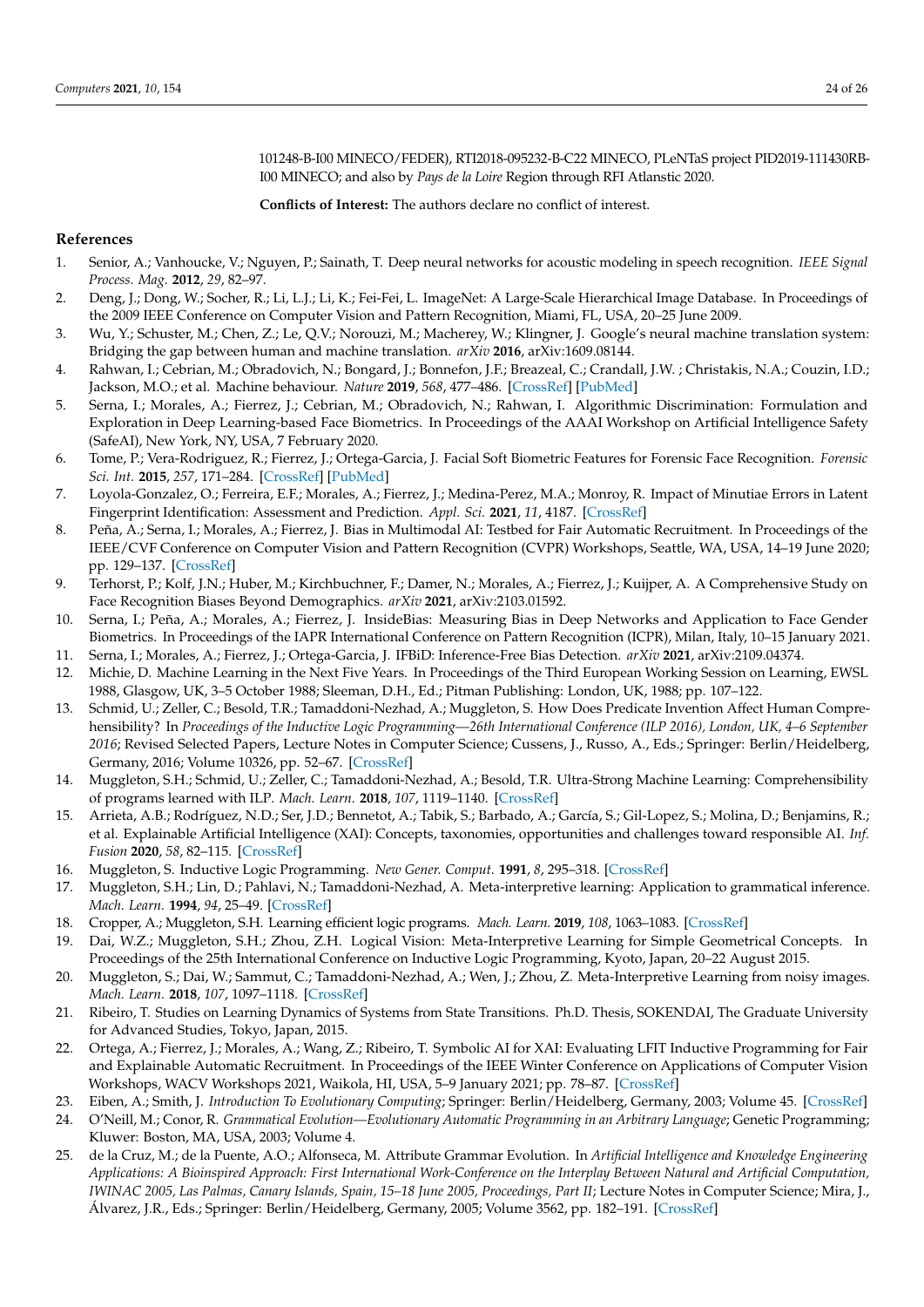- <span id="page-24-0"></span>26. Ortega, A.; de la Cruz, M.; Alfonseca, M. Christiansen Grammar Evolution: Grammatical Evolution With Semantics. *IEEE Trans. Evol. Comput.* **2007**, *11*, 77–90. [\[CrossRef\]](http://dx.doi.org/10.1109/TEVC.2006.880327)
- <span id="page-24-1"></span>27. Alonso, C.L.; Montaña, J.L.; Puente, J.; Borges, C.E. A New Linear Genetic Programming Approach Based on Straight Line Programs: Some Theoretical and Experimental Aspects. *Int. J. Artif. Intell. Tools* **2009**, *18*, 757–781. [\[CrossRef\]](http://dx.doi.org/10.1142/S0218213009000391)
- <span id="page-24-2"></span>28. Evans, R.; Grefenstette, E. Learning Explanatory Rules from Noisy Data. *J. Artif. Intell. Res.* **2017**, *61*, 1–64. [\[CrossRef\]](http://dx.doi.org/10.1613/jair.5714)
- <span id="page-24-3"></span>29. Manhaeve, R.; Dumancic, S.; Kimmig, A.; Demeester, T.; De Raedt, L. DeepProbLog: Neural Probabilistic Logic Programming. *arXiv* **2019**, arXiv:1805.10872v2.
- <span id="page-24-4"></span>30. Doran, D.; Schulz, S.; Besold, T. What Does Explainable AI Really Mean? A New Conceptualization of Perspectives. *arXiv* **2017**, arXiv:1710.00794.
- 31. Hailesilassie, T. Rule Extraction Algorithm for Deep Neural Networks: A Review. *arXiv* **2016**, arXiv:1610.05267.
- 32. Zilke, J.R. Extracting Rules from Deep Neural Networks. *arXiv* **2016**, arXiv:1610.05267.
- 33. Donadello, I.; Serafini, L. Integration of numeric and symbolic information for semantic image interpretation. *Intell. Artif.* **2016**, *10*, 33–47. [\[CrossRef\]](http://dx.doi.org/10.3233/IA-160093)
- <span id="page-24-5"></span>34. Donadello, I.; Dragoni, M. SeXAI: Introducing Concepts into Black Boxes for Explainable Artificial Intelligence. In Proceedings of the XAI.it@AI\*IA 2020 Italian Workshop on Explainable Artificial Intelligence, Online, 25–26 November 2020.
- <span id="page-24-6"></span>35. Yuan, H.; Yu, H.; Gui, S.; Ji, S. Explainability in Graph Neural Networks: A Taxonomic Survey. *arXiv* **2020**, arXiv:2012.15445.
- <span id="page-24-7"></span>36. Gilpin, L.H.; Bau, D.; Yuan, B.Z.; Bajwa, A.; Specter, M.A.; Kagal, L. Explaining Explanations: An Overview of Interpretability of Machine Learning. In Proceedings of the 2018 IEEE 5th International Conference on Data Science and Advanced Analytics (DSAA), Turin, Italy, 1–3 October 2018; pp. 80–89.
- <span id="page-24-8"></span>37. Guidotti, R.; Monreale, A.; Turini, F.; Pedreschi, D.; Giannotti, F. A Survey of Methods for Explaining Black Box Models. *ACM Comput. Surv. (CSUR)* **2019**, *51*, 1–42. [\[CrossRef\]](http://dx.doi.org/10.1145/3236009)
- <span id="page-24-9"></span>38. Koza, J. *Genetic Programming*; MIT Press: Cambridge, MA, USA, 1992.
- <span id="page-24-10"></span>39. Steele, G. *Common LISP: The Language*, 2nd ed.; Digital Pr.: Woburn, MA, USA, 1990.
- <span id="page-24-11"></span>40. Bratko, I. *Prolog Programming for Artificial Intelligence*, 4th ed.; Addison-Wesley: Boston, MA, USA, 2012.
- <span id="page-24-12"></span>41. Huang, S.S.; Green, T.J.; Loo, B.T. Datalog and emerging applications: An interactive tutorial. In Proceedings of the ACM SIGMOD International Conference on Management of Data, Athens, Greece, 12–16 June 2011; Sellis, T.K., Miller, R.J., Kementsietsidis, A., Velegrakis, Y., Eds.; Association for Computing Machinery: New York, NY, USA, 2011; pp. 1213–1216. [\[CrossRef\]](http://dx.doi.org/10.1145/1989323.1989456)
- <span id="page-24-13"></span>42. Thompson, S.J. *Haskell—The Craft of Functional Programming*, 3rd ed.; Addison-Wesley: London, UK, 2011.
- <span id="page-24-14"></span>43. Gebser, M.; Kaminski, R.; Kaufmann, B.; Schaub, T. *Answer Set Solving in Practice*; Synthesis Lectures on Artificial Intelligence and Machine Learning; Morgan & Claypool Publishers: San Rafael, CA, USA, 2012. [\[CrossRef\]](http://dx.doi.org/10.2200/S00457ED1V01Y201211AIM019)
- <span id="page-24-15"></span>44. Lloyd, J.W. *Foundations of Logic Programming*, 2nd ed.; Springer: Berlin/Heidelberg, Germany, 1987. [\[CrossRef\]](http://dx.doi.org/10.1007/978-3-642-83189-8)
- <span id="page-24-16"></span>45. Muggleton, S. Inductive Logic Programming. In Proceedings of the First International Workshop on Algorithmic Learning Theory, Tokyo, Japan, 8–10 October 1990; Arikawa, S., Goto, S., Ohsuga, S., Yokomori, T., Eds.; Springer: Berlin/Heidelberg, Germany, 1990; pp. 42–62.
- <span id="page-24-17"></span>46. Katayama, S. Systematic search for lambda expressions. In *Revised Selected Papers from the Sixth Symposium on Trends in Functional Programming*; Trends in Functional Programming; van Eekelen, M.C.J.D., Ed.; Intellect: Bristol, UK, 2005; Volume 6, pp. 111–126.
- <span id="page-24-18"></span>47. Law, M. Inductive Learning of Answer Set Programs. Ph.D. Thesis, Imperial College London, London, UK, 2018.
- <span id="page-24-19"></span>48. Nezhad, A.T. Logic-Based Machine Learning Using a Bounded Hypothesis Space: The Lattice Structure, Refinement Operators and a Genetic Algorithm Approach. Ph.D. Thesis, Imperial College London, London, UK, 2013.
- <span id="page-24-20"></span>49. Inoue, K.; Ribeiro, T.; Sakama, C. Learning from interpretation transition. *Mach. Learn.* **2014**, *94*, 51–79. [\[CrossRef\]](http://dx.doi.org/10.1007/s10994-013-5353-8)
- <span id="page-24-21"></span>50. Ribeiro, T.; Magnin, M.; Inoue, K.; Sakama, C. Learning Delayed Influences of Biological Systems. *Front. Bioeng. Biotechnol.* **2015**, *2*, 81. [\[CrossRef\]](http://dx.doi.org/10.3389/fbioe.2014.00081) [\[PubMed\]](http://www.ncbi.nlm.nih.gov/pubmed/25642421)
- <span id="page-24-22"></span>51. Martínez Martínez, D.; Ribeiro, T.; Inoue, K.; Alenyà Ribas, G.; Torras, C. Learning probabilistic action models from interpretation transitions. In Proceedings of the Technical Communications of the 31st International Conference on Logic Programming (ICLP 2015), Cork, Ireland, 31 August–4 September 2015; pp. 1–14.
- <span id="page-24-23"></span>52. Ribeiro, T.; Magnin, M.; Inoue, K.; Sakama, C. Learning Multi-valued Biological Models with Delayed Influence from Time-Series Observations. In Proceedings of the 2015 IEEE 14th International Conference on Machine Learning and Applications (ICMLA), Miami, FL, USA, 9–11 December 2015; pp. 25–31. [\[CrossRef\]](http://dx.doi.org/10.1109/ICMLA.2015.19)
- <span id="page-24-24"></span>53. Martınez, D.; Alenya, G.; Torras, C.; Ribeiro, T.; Inoue, K. Learning relational dynamics of stochastic domains for planning. In Proceedings of the 26th International Conference on Automated Planning and Scheduling, London, UK, 12–17 June 2016.
- <span id="page-24-25"></span>54. Ribeiro, T.; Tourret, S.; Folschette, M.; Magnin, M.; Borzacchiello, D.; Chinesta, F.; Roux, O.; Inoue, K. Inductive Learning from State Transitions over Continuous Domains. In *Inductive Logic Programming*; Lachiche, N., Vrain, C., Eds.; Springer: Berlin/Heidelberg, Germany, 2018; pp. 124–139.
- <span id="page-24-26"></span>55. Ribeiro, T.; Folschette, M.; Magnin, M.; Roux, O.; Inoue, K. Learning dynamics with synchronous, asynchronous and general semantics. In Proceedings of the International Conference on Inductive Logic Programming, Ferrara, Italy, 2–4 September 2018; Springer: Berlin/Heidelberg, Germany, 2018; pp. 118–140.
- <span id="page-24-27"></span>56. Ribeiro, T.; Folschette, M.; Magnin, M.; Inoue, K. Learning any Semantics for Dynamical Systems Represented by Logic Programs. 2020. Available online: <https://hal.archives-ouvertes.fr/hal-02925942/> (accessed on 3 November 2021).